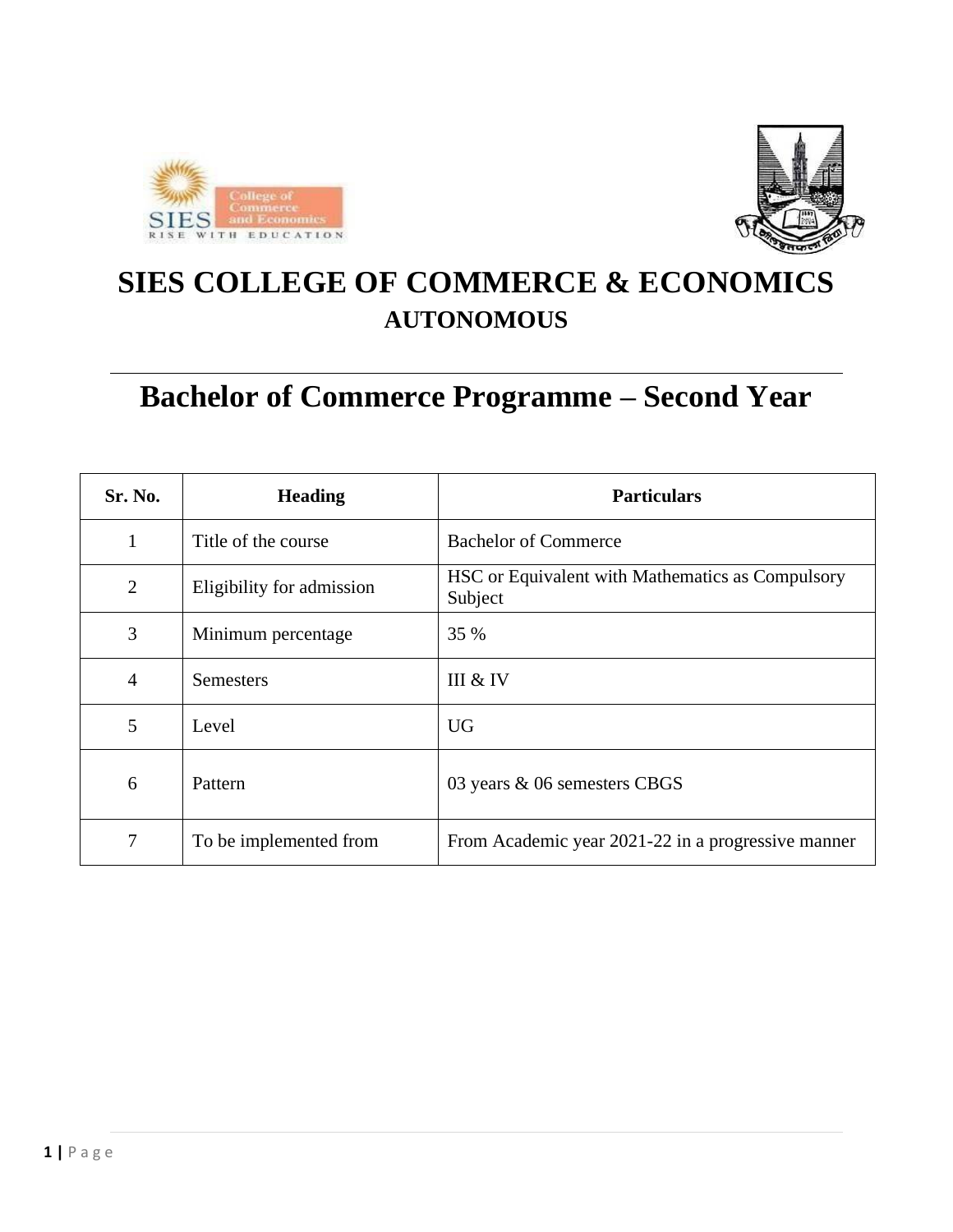

# **SIES COLLEGE OF COMMERCE & ECONOMICS (AUTONOMOUS) (Affiliated to University of Mumbai) RE-ACCREDITED GRADE "A" BY NAAC**

# **(WITH EFFECT FROM THE ACADEMIC YEAR 2021-2022)**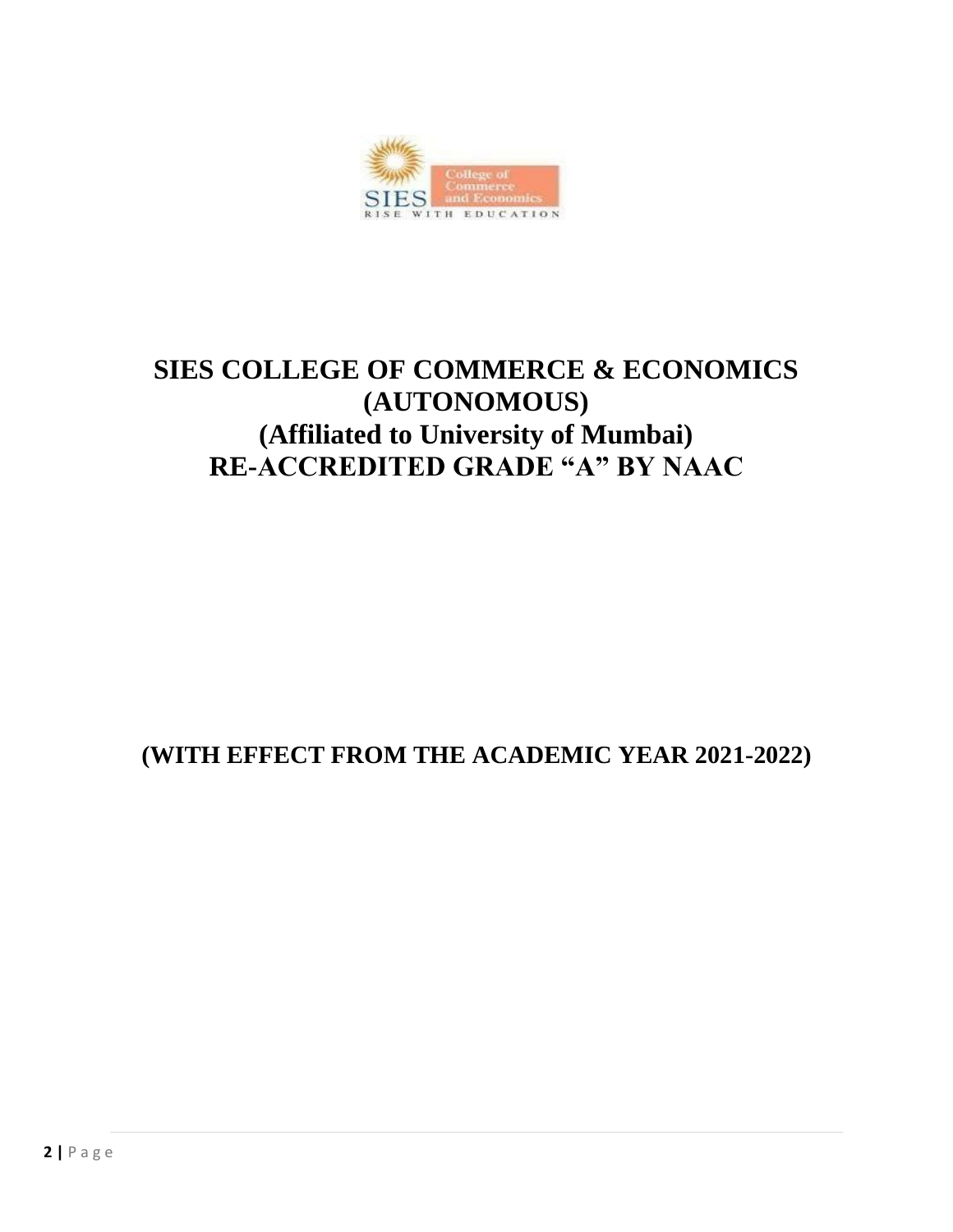# **SEMESTER III**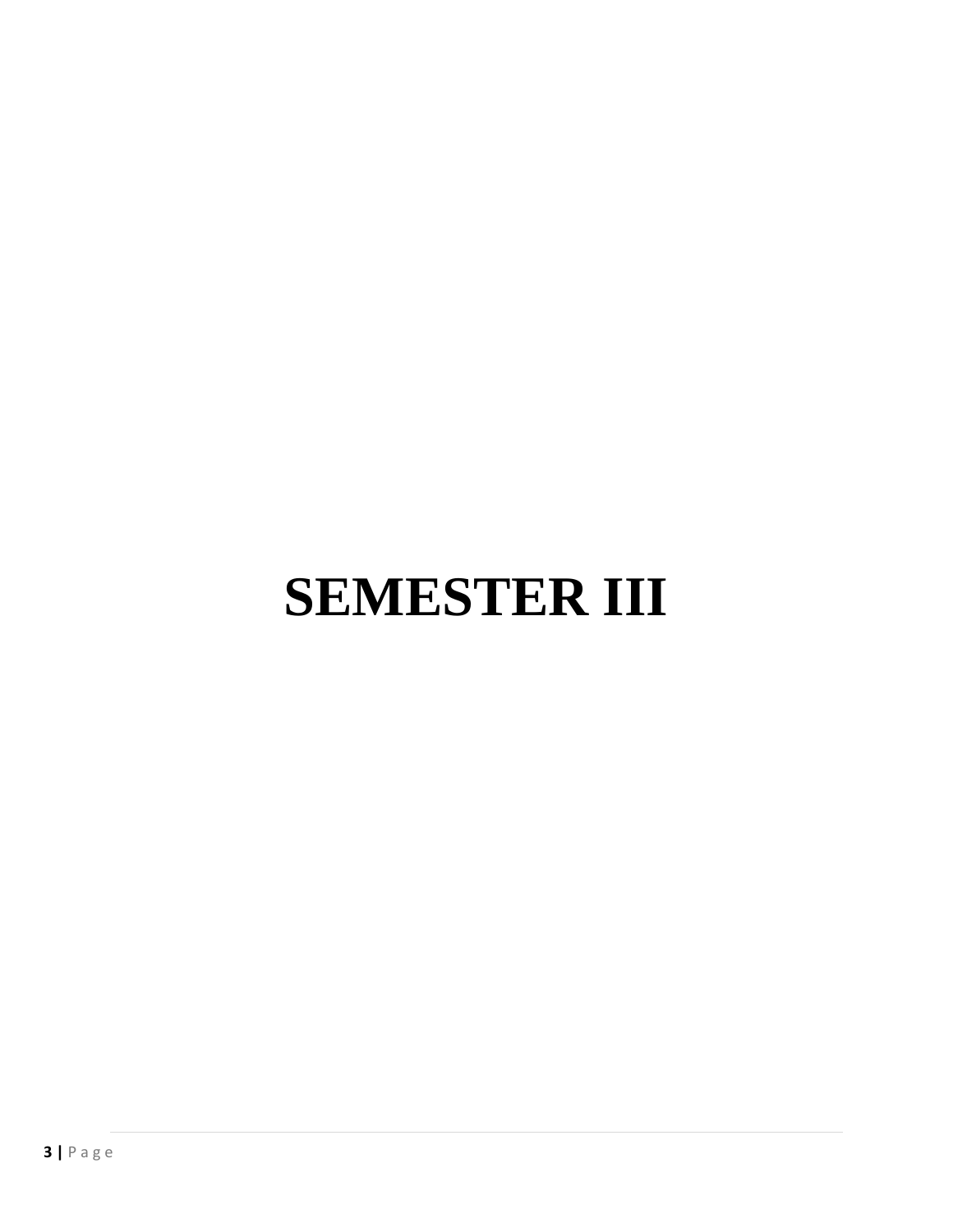| <b>Serial No</b> | <b>Course code</b> |    | <b>Credits</b>   Course Name                |
|------------------|--------------------|----|---------------------------------------------|
|                  |                    |    |                                             |
|                  | BCOMS301           | 03 | <b>Accountancy and Financial Management</b> |

#### **Objectives**

- **1.** To acquaint the students with preparation of Partnership Final Accounts based on Adjustments of Admission or Retirement/Death of a Partner during the year
- **2.** To impart the knowledge of accounting procedures, methods and techniques with reference to selected areas of accounting
- **3.** To familiarize the students with preparation of Statement for Piecemeal Distribution of Cash on Dissolution of a Partnership Firm
- **4.** To introduce the students with the knowledge of accounting procedures related to Amalgamation of Partnership Firms
- **5.** To acquaint and impart the knowledge of accounting procedures related to Conversion / Sale of a Partnership Firm into a Ltd. Company

| Sr.                         | <b>Modules</b>                                                                                                  | No. of          |
|-----------------------------|-----------------------------------------------------------------------------------------------------------------|-----------------|
| No.                         |                                                                                                                 | <b>Lectures</b> |
|                             | Partnership Final Accounts based on Adjustment of Admission or<br>Retirement/Death of a Partner during the year | 15              |
| $\mathcal{D}_{\mathcal{L}}$ | Piecemeal Distribution of Cash                                                                                  | 15              |
| 3                           | <b>Amalgamation of Firms</b>                                                                                    | 15              |
| $\overline{4}$              | Conversion / Sale of a Partnership Firm into a Ltd. Company                                                     | 15              |
|                             | <b>Total</b>                                                                                                    | 60              |

# **Modules at a Glance**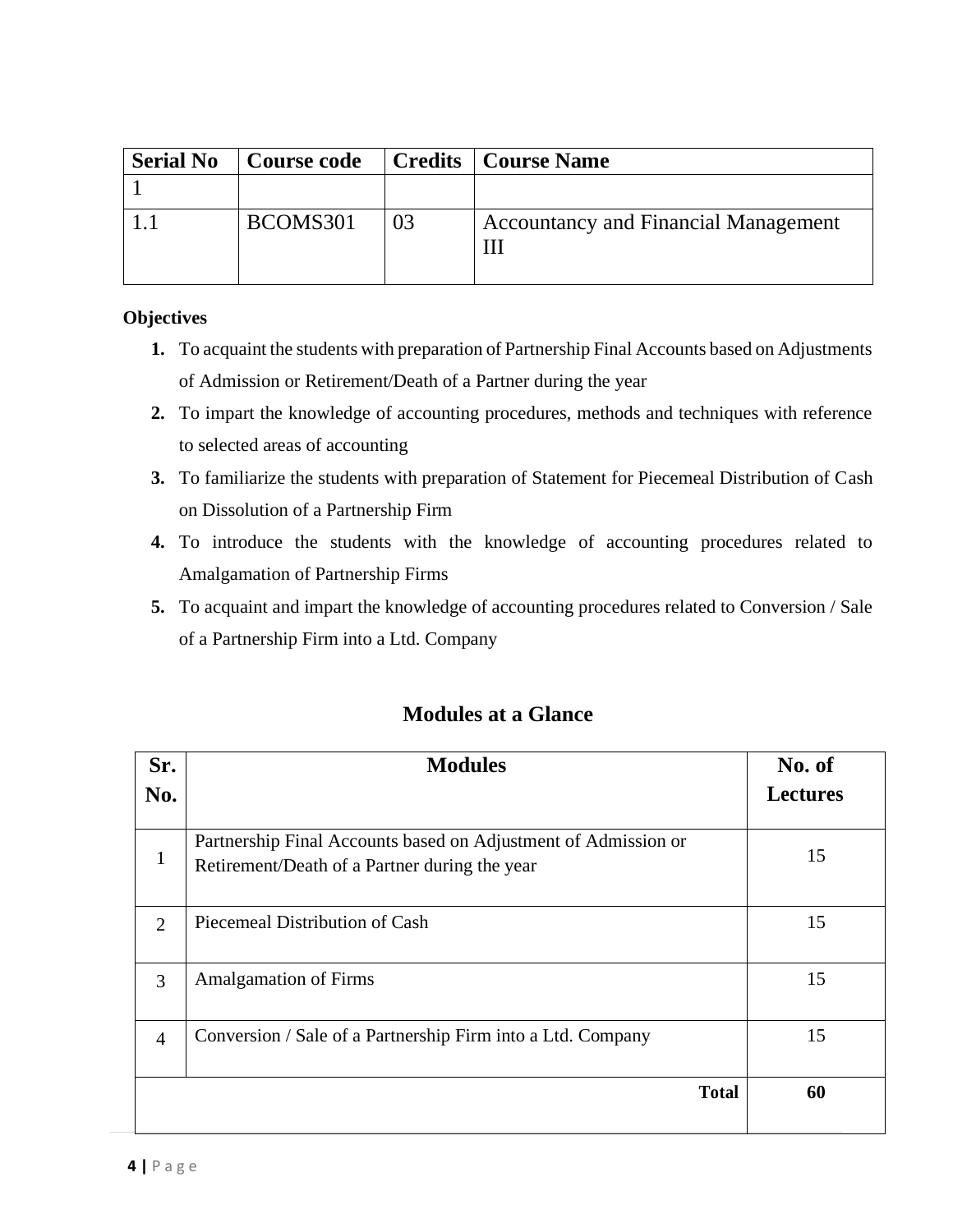| Sr.<br>No.              | <b>Modules</b> /<br><b>Units</b>                                                                                                                                                                                                                                                                                                                                                                                                                                                                                                                               |
|-------------------------|----------------------------------------------------------------------------------------------------------------------------------------------------------------------------------------------------------------------------------------------------------------------------------------------------------------------------------------------------------------------------------------------------------------------------------------------------------------------------------------------------------------------------------------------------------------|
|                         | Partnership Final Accounts based on Adjustment of Admission or                                                                                                                                                                                                                                                                                                                                                                                                                                                                                                 |
| $\mathbf{1}$            | <b>Retirement/Death of a Partner during the year</b>                                                                                                                                                                                                                                                                                                                                                                                                                                                                                                           |
|                         | Simple final accounts questions to demonstrate the effect on final Accounts<br>$\mathbf{i}$<br>when a partner is admitted during the year or when partner Retires / dies during<br>the year.<br>Allocation of gross profit prior to and after admission / retirement / death when<br>$\overline{11}$<br>stock on the date of admission<br>/ retirement is not given and apportionment of other expenses based on time /<br>$\overline{111}$<br>Sales/ other given basis.<br>Ascertainment of gross profit prior to and after admission/retirement/death<br>iv) |
|                         | when stock on the date of admission/retirement is given and apportionment of<br>other expenses based on time / Sales / other given basis Excluding Questions<br>where admission / retirement / death takes place in the same year.                                                                                                                                                                                                                                                                                                                             |
| $\overline{2}$          | <b>Piecemeal Distribution of Cash</b>                                                                                                                                                                                                                                                                                                                                                                                                                                                                                                                          |
|                         | <b>Excess Capital Method only</b><br>$\mathbf{i}$<br>Asset taken over by a partner<br>$\rm ii)$<br>Treatment of past profits or past losses in the Balance sheet<br>$\overline{iii}$<br>Contingent liabilities / Realization expenses / amount kept aside for expenses<br>iv)<br>and adjustment of actual<br>Treatment of secured liabilities<br>V)<br>Treatment of preferential liabilities like Govt. dues / labour dues etc.<br>vi)<br>Excluding: Insolvency of partner and Maximum Loss Method                                                             |
| 3                       | <b>Amalgamation of Firms</b>                                                                                                                                                                                                                                                                                                                                                                                                                                                                                                                                   |
|                         | Realization method only<br>$\mathbf{i}$<br>Calculation of purchase consideration<br>$\rm ii)$<br>Journal / ledger accounts of old firms<br>111)<br>Preparing Balance sheet of new firm<br>iv)<br>Adjustment of goodwill in the new firm<br>V)<br>Realignment of capitals in the new firm by current accounts / cash or a<br>$\rm{v}$ <sub>1</sub> $)$<br>combination thereof Excluding Common transactions between the<br>amalgamating firms                                                                                                                   |
| $\overline{\mathbf{4}}$ | <b>Conversion / Sale of a Partnership Firm into a Ltd. Company</b>                                                                                                                                                                                                                                                                                                                                                                                                                                                                                             |
|                         | (i) Realization method only                                                                                                                                                                                                                                                                                                                                                                                                                                                                                                                                    |
|                         | (ii) Calculation of New Purchase consideration, Journal / Ledger Accounts of<br>old<br>firms. Preparing Balance sheet of new company                                                                                                                                                                                                                                                                                                                                                                                                                           |

# **Reference Text:**

- 1. Ashish K. Bhattacharyya "Financial Accounting for Business Managers", Prentice Hall of India Pvt. Ltd.
- 2. Shashi K. Gupta "Contemporary Issues in Accounting", Kalyani Publishers.
- 3. R. Narayanaswamy "Financial Accounting", Prentice Hall of India, New Delhi
- 4. Ashok Sehgal "Fundamentals of Financial Accounting", Taxmann's Publishers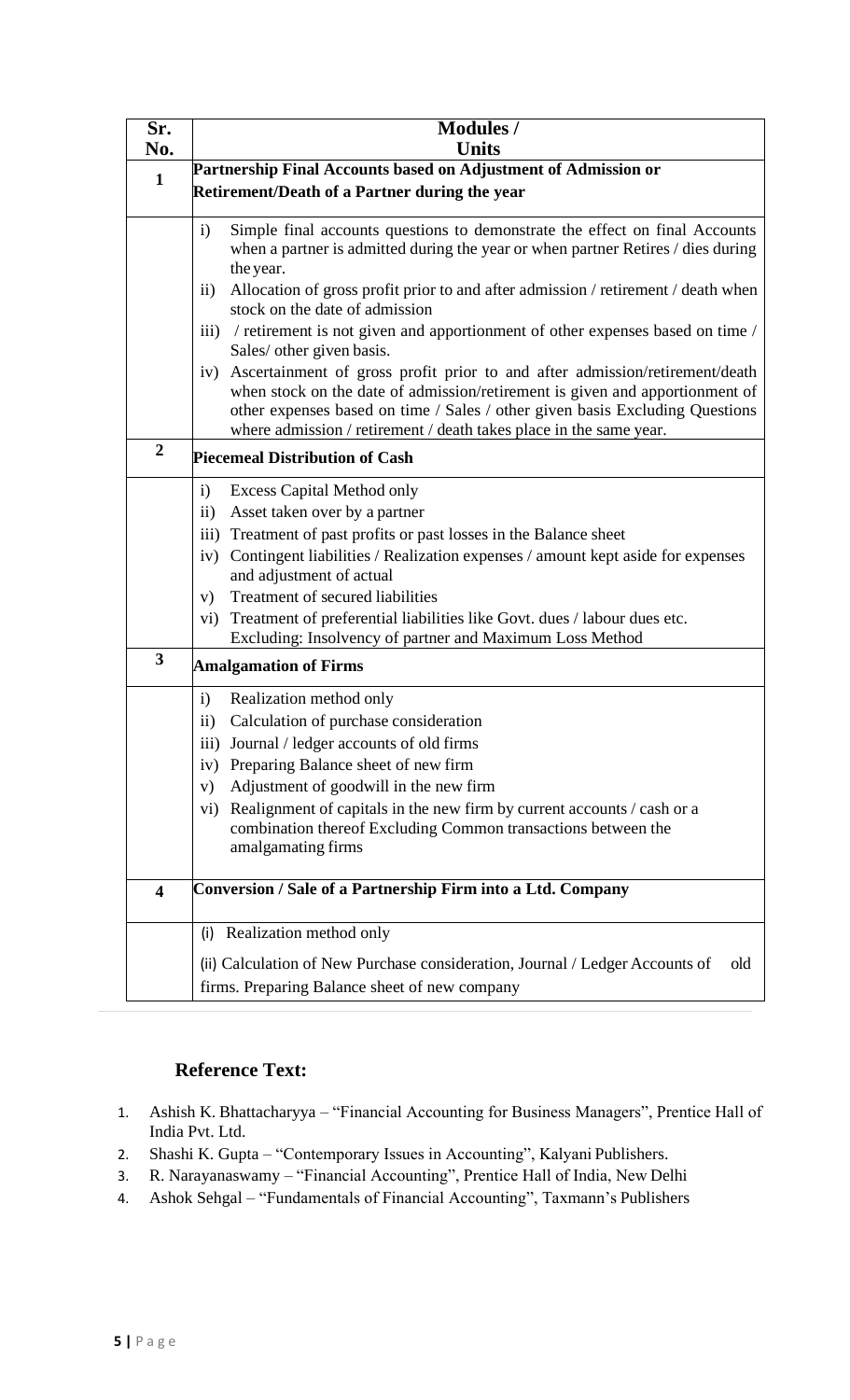| <b>Serial No</b> | Course code   Credits   Course Name |                                       |
|------------------|-------------------------------------|---------------------------------------|
|                  |                                     |                                       |
|                  | BCOMS302                            | Introduction to Management Accounting |

| Sr.<br>No.     | <b>Modules</b>                               | No. of<br><b>Lectures</b> |
|----------------|----------------------------------------------|---------------------------|
| $\mathbf{1}$   | <b>Introduction to Management Accounting</b> | 10                        |
| $\overline{2}$ | Ratio Analysis and Interpretation            | 15                        |
| $\overline{3}$ | <b>Working Capital Management</b>            | 10                        |
| $\overline{4}$ | <b>Capital Budgeting</b>                     | 10                        |
|                | <b>Total</b>                                 | 45                        |

| Sr. No.        | <b>Modules/</b><br><b>Units</b>                                                                                                                                                                                                                                                                                                                                                                                                                                                                                                                                                                                                                                                                                                          |  |  |
|----------------|------------------------------------------------------------------------------------------------------------------------------------------------------------------------------------------------------------------------------------------------------------------------------------------------------------------------------------------------------------------------------------------------------------------------------------------------------------------------------------------------------------------------------------------------------------------------------------------------------------------------------------------------------------------------------------------------------------------------------------------|--|--|
| $\mathbf{1}$   | <b>Introduction to Management Accounting</b>                                                                                                                                                                                                                                                                                                                                                                                                                                                                                                                                                                                                                                                                                             |  |  |
|                | <b>Introduction to Management Accounting - Meaning, Nature, Scope,</b><br>A.<br>Functions, Decision Making Process, Financial Accounting V/s<br><b>Management Accounting</b><br>Analysis and Interpretation of Financial Statements<br><b>B.</b><br>Study of Balance sheet and Income statement / Revenue statements in<br>$\mathbf{i}$<br>vertical form suitable for analysis<br>Relationship between items in Balance Sheet and Revenue statement<br>$\rm ii)$<br>Tools of analysis of Financial Statements (i) Trend analysis (ii)<br>$\overline{iii}$<br><b>Comparative Statement</b><br>(iii) Common Size Statement<br>Note: (i) Problems based on trend analysis (ii) Short Problems on<br>Comparative and Common sized statements |  |  |
| $\overline{2}$ | <b>Ratio Analysis and Interpretation</b>                                                                                                                                                                                                                                                                                                                                                                                                                                                                                                                                                                                                                                                                                                 |  |  |
|                | (Based on Vertical Form of Financial statements) - Meaning, classification, Du<br>Point Chart, advantages and Limitations)<br><b>Balance Sheet Ratios:</b><br>А.<br><b>Current Ratio</b><br>i).<br>Liquid Ratio<br>ii)<br>iii) Stock Working Capital Ratio<br>iv) Proprietary Ratio<br>Debt Equity Ratio<br>v)<br>vi) Capital Gearing Ratio<br><b>Revenue Statement Ratio:</b><br><b>B.</b><br><b>Gross Profit Ratio</b><br>i).<br><b>Expenses Ratio</b><br>ii)<br><b>Operating Ratio</b><br>iii)                                                                                                                                                                                                                                        |  |  |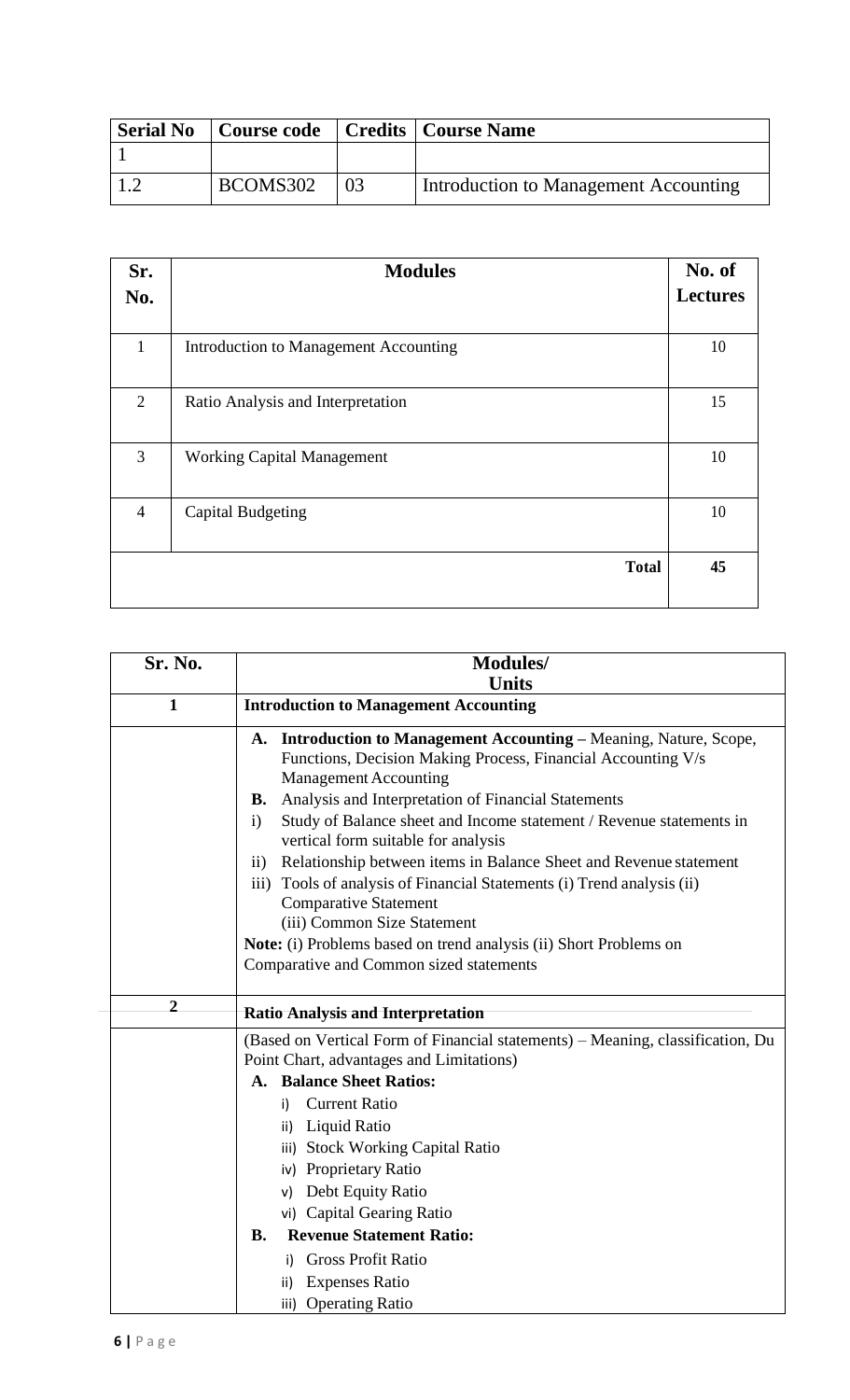|                         | iv) Net Profit Ratio                                                           |  |
|-------------------------|--------------------------------------------------------------------------------|--|
|                         | Net Operating Profit Ratio<br>v)                                               |  |
|                         | vi) Stock Turnover Ratio                                                       |  |
|                         | <b>Combined Ratio:</b><br>$\mathbf{C}$ .                                       |  |
|                         | Return on capital employed (Including Long Term Borrowings)<br>i)              |  |
|                         | Return on proprietor's Fund (Shareholders Fund and Preference<br>$\mathsf{ii}$ |  |
|                         | Capital)                                                                       |  |
|                         | iii) Return on Equity Capital                                                  |  |
|                         | iv) Dividend Payout Ratio                                                      |  |
|                         | Debt Service Ratio<br>v)                                                       |  |
|                         | vi) Debtors Turnover                                                           |  |
|                         | vii) Creditors Turnover                                                        |  |
|                         | viii) Price Earnings                                                           |  |
|                         | ratio                                                                          |  |
|                         | ix) Earnings per share                                                         |  |
|                         | <b>Interest coverage</b><br>x)                                                 |  |
|                         | ratio                                                                          |  |
|                         | <b>Practical Question on</b>                                                   |  |
|                         | <b>Calculation of Ratios</b>                                                   |  |
|                         | and brief comments                                                             |  |
|                         | thereon excluding                                                              |  |
|                         | preparation of balance                                                         |  |
|                         | sheet based on ratios)                                                         |  |
|                         |                                                                                |  |
| 3                       | <b>Working Capital Management: (Practical Questions)</b>                       |  |
|                         | Concept, Nature of Working Capital, Planning of Working Capital<br>A.          |  |
|                         | Estimation / Projection of Working Capital Requirement in case of<br>B.        |  |
|                         | Trading and Manufacturing Organization                                         |  |
|                         | C. Operating Cycle                                                             |  |
|                         |                                                                                |  |
| $\overline{\mathbf{4}}$ | <b>Capital Budgeting</b>                                                       |  |
|                         | A. Introduction:                                                               |  |
|                         | The classification of capital budgeting projects<br>В.                         |  |
|                         | C. Capital budgeting process                                                   |  |
|                         | D. Capital budgeting techniques - Payback Period, Accounting Rate of           |  |
|                         | Return, Net Present Value, The Profitability Index, Discounted Payback.        |  |
|                         | (Excluding calculation of cash flow)                                           |  |

# **Reference Text:**

- 1. Cost and Management Accounting Colinn Dury 7th Edition
- 2. Cost and Management Accounting- Dbarshi Bhattacharyya pearson Publications 2013 edition
- 3. Management Accounting M.Y.Khan
- 4. Management Accounting I.M.pandey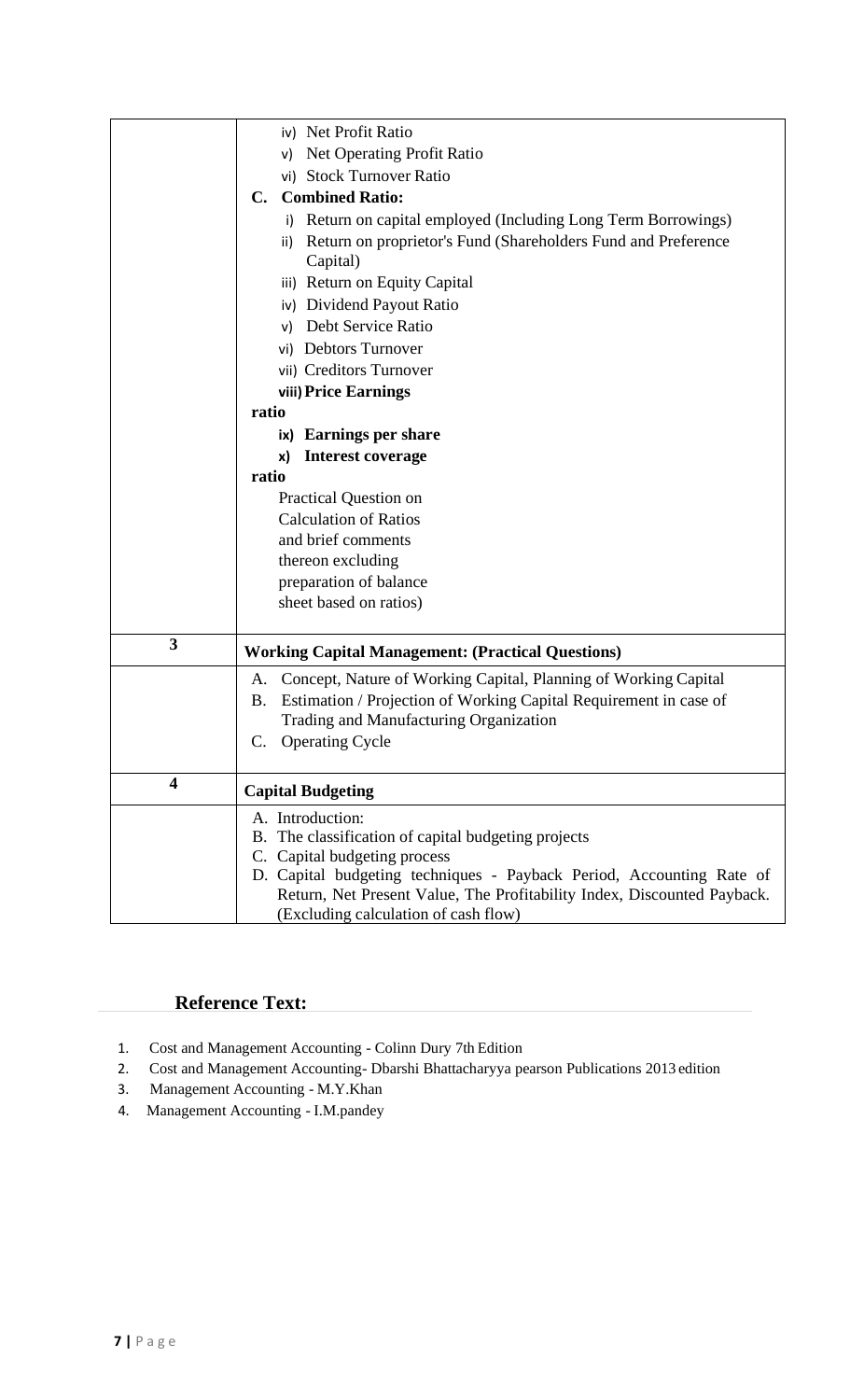| <b>Serial No</b> | <b>Course code</b> | <b>Credits</b> | <b>Course Name</b> |
|------------------|--------------------|----------------|--------------------|
|                  |                    |                |                    |
|                  | BCOMS303           |                | Business Law - I   |

| <b>Modules</b>                        | <b>Particulars</b>                                                                                                                                                                                                                                                                                        | No. of<br>Lectures &<br><b>Marks</b>  |
|---------------------------------------|-----------------------------------------------------------------------------------------------------------------------------------------------------------------------------------------------------------------------------------------------------------------------------------------------------------|---------------------------------------|
| 1. The Indian<br><b>Contract Act,</b> | <b>Chapter-1: Agreements &amp; Contracts</b>                                                                                                                                                                                                                                                              | <b>Lectures</b><br><b>Allotted 18</b> |
| 1872                                  | 1. Definition of Agreements and its kinds (Void and Illegal).<br>2. Definition of Contracts, Essentials and its kinds (Valid, Void,<br>Voidable, Contingent, Quasi/Inferred and E-contract).<br>3. Distinguish between a Contract and an Agreement.                                                       | Marks 15                              |
|                                       | <b>Chapter-2: Proposal &amp; Acceptance</b>                                                                                                                                                                                                                                                               |                                       |
|                                       | 1. Definition of Proposal/Offer, Essentials of a Valid Proposal/Offer.<br>2. Types of Offers or Proposal (General, Specific, Cross, Counter,<br>Standing/Open/Continuing offer).<br>3. Revocation of an Offer.                                                                                            |                                       |
|                                       | 4. Definition of Acceptance, Essentials of a Valid Acceptance/Legal<br>Rules regarding Acceptance.<br>5. Communication of Offer and Acceptance.                                                                                                                                                           |                                       |
|                                       | <b>Chapter-3: Consideration</b>                                                                                                                                                                                                                                                                           |                                       |
|                                       | 1. Definition of Consideration, Legal rules regarding consideration and<br>Kinds of consideration.<br>2. Stranger to a contract cannot sue or be sued by third party and its<br>exception.<br>3. No consideration No contract.                                                                            |                                       |
|                                       | <b>Chapter-4: Capacity to Contract, Consent &amp; Free Consent</b>                                                                                                                                                                                                                                        |                                       |
|                                       | 1. Competency to Contract.<br>2. Effect of Minor's Agreements.<br>3. Agreements by Persons of Unsound Mind & Agreements by<br>Disqualified Person.<br>4. Definition of Consent and Free Consent (Coercion, Undue Influence,<br>Fraud, Misrepresentation and Mistake)<br>5. Concept on Breach of Contract. |                                       |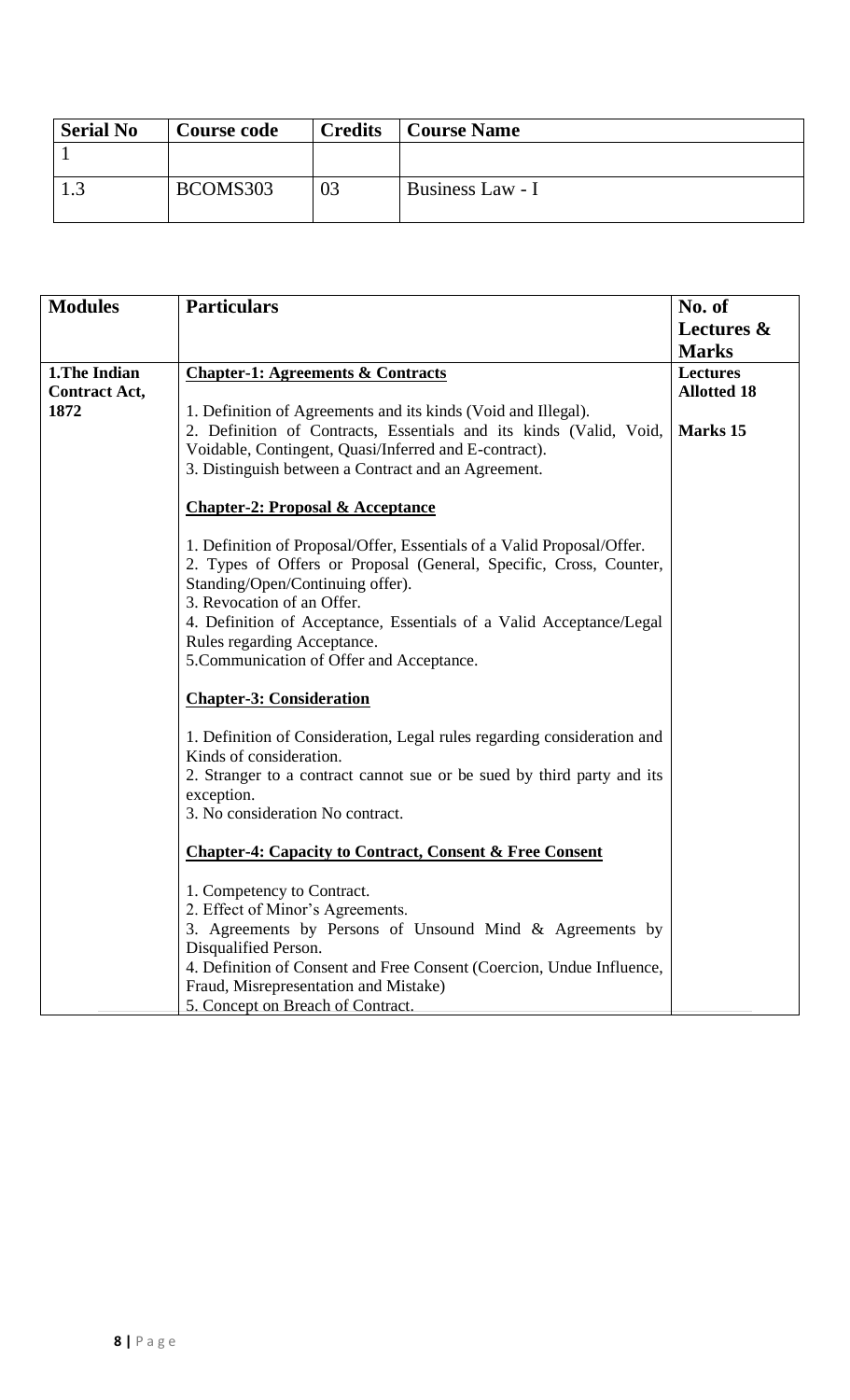| 2. Special                      | <b>Chapter-1: Law of Indemnity &amp; Guarantee</b>                                                                                                                             | <b>Lectures</b>    |
|---------------------------------|--------------------------------------------------------------------------------------------------------------------------------------------------------------------------------|--------------------|
| <b>Contracts</b>                |                                                                                                                                                                                | <b>Allotted 18</b> |
|                                 | 1. Definition of Indemnity, Essentials and Parties to the Contract of                                                                                                          | Marks 15           |
|                                 | Indemnity.<br>2. Definition of Guarantee,                                                                                                                                      |                    |
|                                 | Essentials, Parties and Kinds of Guarantee, Rights of Surety and Modes                                                                                                         |                    |
|                                 | of Discharge of Surety.                                                                                                                                                        |                    |
|                                 | <b>Chapter-2: Law of Bailment &amp; Pledge</b>                                                                                                                                 |                    |
|                                 |                                                                                                                                                                                |                    |
|                                 | 1. Definition of Bailment, Essentials, Classification, Parties to the<br>contract of bailment and Modes of Termination of bailment.<br>2. Definition of Pledge and Essentials. |                    |
|                                 | <b>Chapter-3: Law of Agency</b>                                                                                                                                                |                    |
|                                 | 1. Definition of Agency, Kinds, Duties and Rights of Agent and<br>Termination of Agency.                                                                                       |                    |
| 3. Sale of Goods                | <b>Chapter-1: Formation of a Contract of Sale</b>                                                                                                                              | <b>Lectures</b>    |
| of Act, 1930                    |                                                                                                                                                                                | <b>Allotted 14</b> |
|                                 | 1. Definitions of legal terms.<br>2. Classification of goods.                                                                                                                  | Marks 15           |
|                                 | 3. Essentials of Contract of Sale.                                                                                                                                             |                    |
|                                 | 4. Sale v/s Agreements to Sell v/s Hire Purchase.                                                                                                                              |                    |
|                                 |                                                                                                                                                                                |                    |
|                                 | <b>Chapter-2: Conditions and Warranties</b>                                                                                                                                    |                    |
|                                 | 1. Definition of Condition and its types.                                                                                                                                      |                    |
|                                 | 2. Definition of Warranties and its types.                                                                                                                                     |                    |
|                                 | 3. Circumstances where a condition is treated as a warranty.                                                                                                                   |                    |
|                                 | <b>Chapter-3: Passing of Property and Title</b>                                                                                                                                |                    |
|                                 | 1. Concept and Rules for Transfer of Property.                                                                                                                                 |                    |
|                                 | <b>Chapter-4: Unpaid Seller</b>                                                                                                                                                |                    |
|                                 | 1. Concept and Rights of Unpaid Seller.                                                                                                                                        |                    |
| 4. Negotiable                   | <b>Chapter-1: Negotiable Instruments</b>                                                                                                                                       | <b>Lectures</b>    |
| <b>Instruments Act,</b><br>1881 | 1. Definition of Negotiable Instruments, Characteristics, Operational                                                                                                          | <b>Allotted 10</b> |
|                                 | Rules of Evidence-Presumptions and Classifications.                                                                                                                            | Marks 15           |
|                                 | <b>Chapter-2: Promissory Note and Bill of Exchange</b>                                                                                                                         |                    |
|                                 | 1. Definition of Promissory Note, Characteristics and Classifications.                                                                                                         |                    |
|                                 | 2. Definition of Bill of Exchange, Parties, Characteristics and                                                                                                                |                    |
|                                 | Classification.<br>3. Definition of Acceptor, Acceptance, Acceptance for honour, Absolute                                                                                      |                    |
|                                 | and qualified or conditional acceptance, Drawer, Drawee in case of                                                                                                             |                    |
|                                 | Needs, Payee.                                                                                                                                                                  |                    |
|                                 | <b>Chapter-3: Cheques</b>                                                                                                                                                      |                    |
|                                 | 1. Definition of Cheque, Essentials and its types.                                                                                                                             |                    |
|                                 | 2. Penalties in case of dishonour of cheque.                                                                                                                                   |                    |
|                                 | <b>Chapter-4: Miscellaneous</b>                                                                                                                                                |                    |
|                                 | 1. Holder and Holder in due course.                                                                                                                                            |                    |
|                                 | 2. Rights and Privileges of HDC, Payment in due course.                                                                                                                        |                    |
|                                 | 3. Maturity of an instrument, Noting, Protest, Bills in Set.                                                                                                                   | <b>60 Lectures</b> |
|                                 | <b>TOTAL</b>                                                                                                                                                                   | <b>60 Marks</b>    |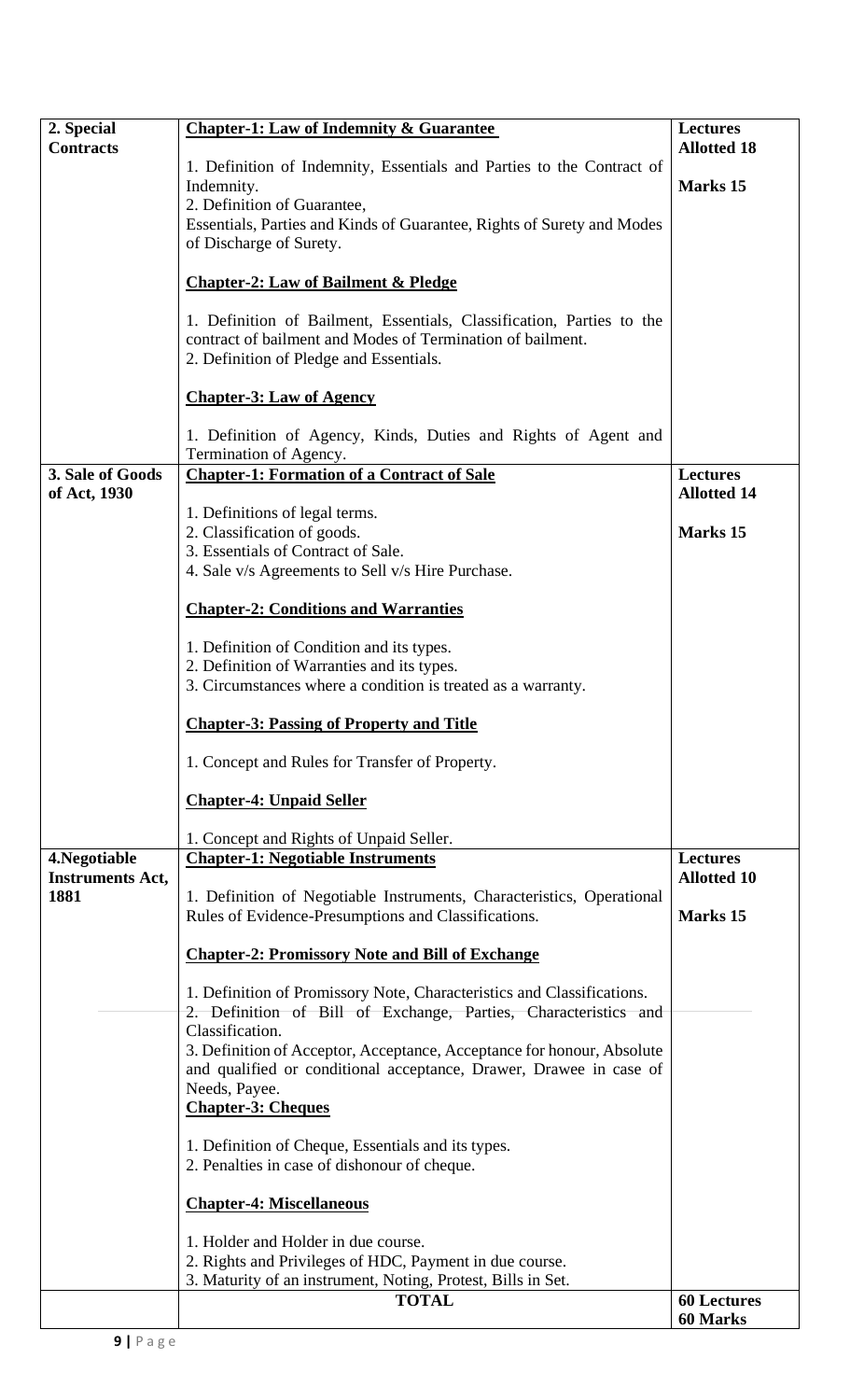|          |    | Serial No   Course code   Credits   Course Name |
|----------|----|-------------------------------------------------|
|          |    |                                                 |
| BCOMS304 | 03 | Advertising                                     |

# **LEARNING OBJECTIVES**

| To familiarize the students with basic concepts of advertising.                      |
|--------------------------------------------------------------------------------------|
| To develop knowledge and understanding of advertising.                               |
| To make students aware of various techniques used and current trends in advertising. |

# **SYLLABUS**

| <b>Syllabus</b>                                                                                                                                       | <b>No. of lectures</b> |
|-------------------------------------------------------------------------------------------------------------------------------------------------------|------------------------|
| <b>Module -1</b>                                                                                                                                      |                        |
| <b>Introduction to Advertising</b>                                                                                                                    | 12                     |
| · Definition, Evolution of Advertising, Objectives, Importance of<br>advertising                                                                      |                        |
| Active Participants Involved - Benefits of Advertising for firms and<br>consumers.                                                                    |                        |
| <b>Integrated Marketing Communication</b>                                                                                                             |                        |
| Concept - Features - Elements - Role of IMC in advertising                                                                                            |                        |
| <b>Bases of Classification of Advertising</b>                                                                                                         |                        |
| Geographic - Media - Target Audience – Functions                                                                                                      |                        |
| Module-2                                                                                                                                              |                        |
| <b>Advertising Agency</b>                                                                                                                             | 11                     |
| <b>Ad Agency</b>                                                                                                                                      |                        |
| Meaning - Features - Structure and services offered - Types - Agency                                                                                  |                        |
| selection criteria.                                                                                                                                   |                        |
| <b>Agency and Client</b>                                                                                                                              |                        |
| Maintaining Agency-Client Relationship - Techniques to avoid Client                                                                                   |                        |
| Turnover - Creative Pitch - Agency Compensation                                                                                                       |                        |
| <b>Careers in Advertising</b>                                                                                                                         |                        |
| Skills required for career in advertising - Career Options - Freelancing in<br>Advertising (Graphics, Animation, Modeling, Dubbing, Digital Marketing |                        |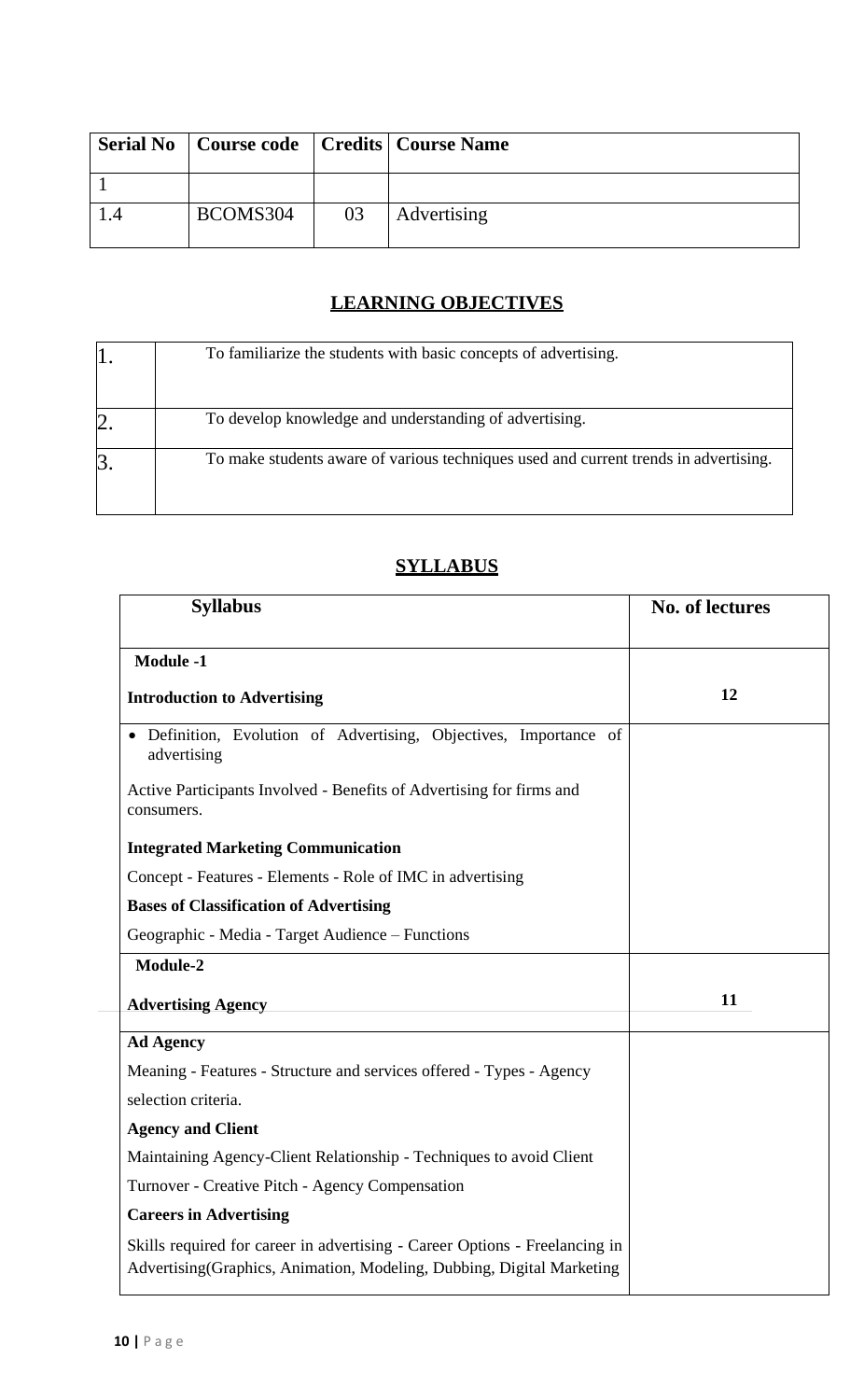| $Module - 3$                                                                                                                                                 |    |
|--------------------------------------------------------------------------------------------------------------------------------------------------------------|----|
| <b>Economic and Social Aspects of Advertising</b>                                                                                                            | 11 |
|                                                                                                                                                              |    |
| <b>Economic Aspects</b><br>Effect of Advertising on Consumer Demand - Monopoly and Competition                                                               |    |
| - Price                                                                                                                                                      |    |
| <b>Social Aspects</b>                                                                                                                                        |    |
| Ethical and Social Issues in Advertising - Positive and Negative influence<br>of advertising on Indian values and culture.<br><b>Types of Advertisements</b> |    |
| Pro Bono/Social Advertising - Social Advertisements by Indian Govt –                                                                                         |    |
| <b>ASCI</b>                                                                                                                                                  |    |
|                                                                                                                                                              |    |
| $Module - 4$                                                                                                                                                 | 11 |
| <b>Brand Building and Special Purpose Advertising</b>                                                                                                        |    |
|                                                                                                                                                              |    |
| <b>Brand Building</b>                                                                                                                                        | 11 |
| Process - AIDA Model - Role of advertising in developing Brand Image                                                                                         |    |
| and Brand Equity - Managing Brand Crisis                                                                                                                     |    |
| <b>Special Purpose Advertising</b>                                                                                                                           |    |
| Rural Advertising - Political Advertising - Advocacy Advertising -                                                                                           |    |
| Corporate Image Advertising - Green Advertising - Concept of Guerilla                                                                                        |    |
| Advertising                                                                                                                                                  |    |
| <b>Trends in Advertising</b>                                                                                                                                 |    |
| Media - Ad Spends - Ad Agencies - Execution of Advertisements                                                                                                |    |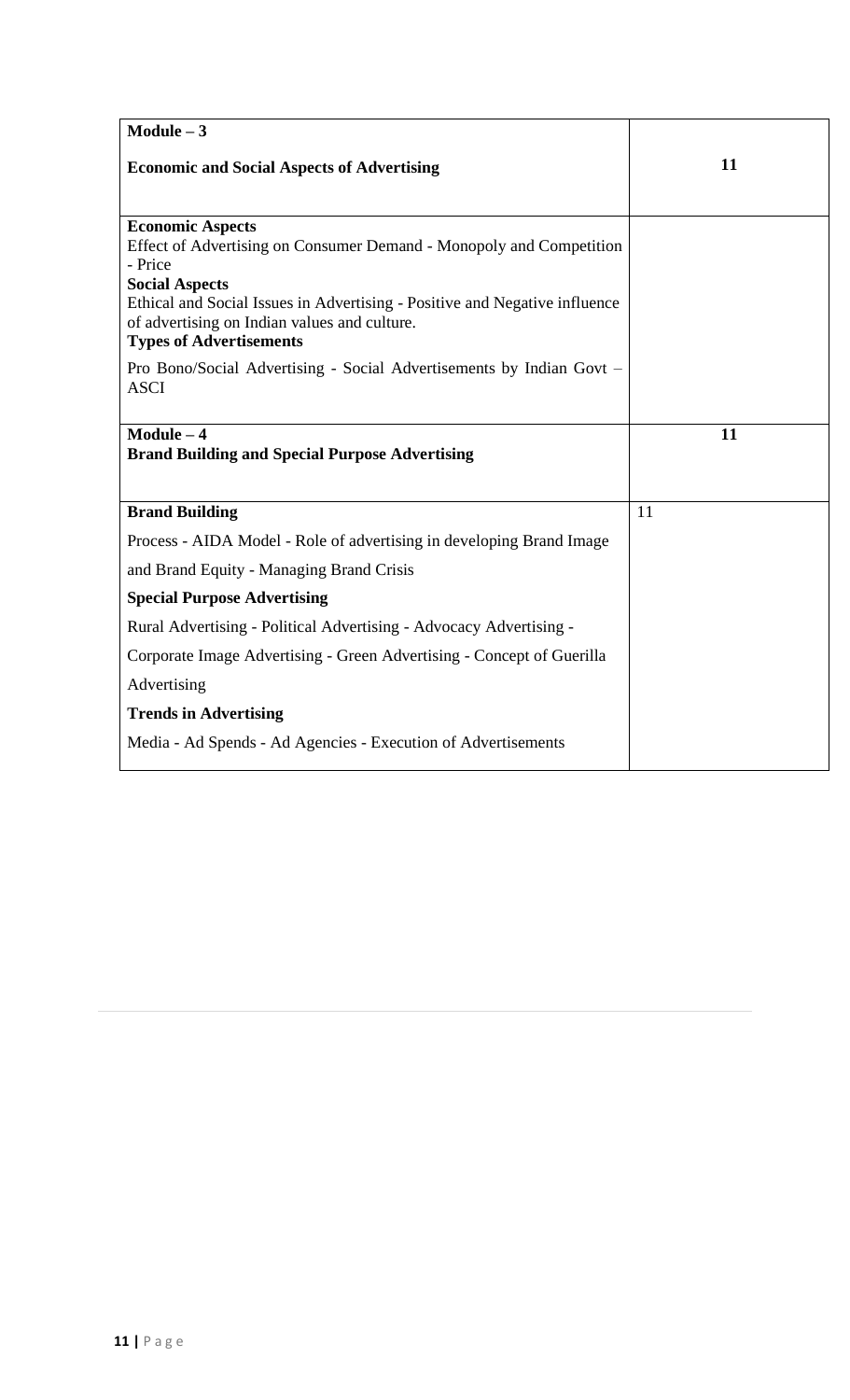## **REFERENCE BOOKS**

- 1. Arens, W. Weigold , M. Arens, C. (2017). *Contemporary Advertising,* Hill Higher Education.
- 2. Batra, Myers and Aaker. (2002). *Advertising Management.* Pearson Education.
- 3. Belch, G. and Belch, M. (2015). *Advertising and Promotion : An Integrated Marketing Communications Perspective*. McGraw Hill Education
- 4. Bullmore, J.J. Waterson, M.J. (1983). *The Advertising Association Handbook*. Holt Rinehart & Winston.
- 5. Clow, K.E. Baack, D.E. (2012). *Integrated Advertising, Promotion, and Marketing Communications.* Pearson Education Limited.
- 6. David, A. Biel, A. (2013). *Brand Equity & Advertising- Advertising's role in building strong brands*. Psychology Press.
- 7. Gupta, R. (2012). *Advertising Principles and Practice*. S. Chand Publishing
- 7. Keller, K.L. (2013). *Strategic Brand Management*. Pearson Education Limited.
- 8. Kotler, P. Roberto, E. (1989). Social *Marketing, Strategies for Changing Public Behaviour*, The Free Press.
- 9. Lane, R and King, K. Singh, R. Sharma, S. (2006). *Advertising: Planning and Implementation*. Prentice Hall.
- 10. Moriarty, S. Mitchell, N.D. Wells, W.D. (2010). *Advertising*. Pearson.
- 11. Ogilvy, D. (2012). *Confessions of an Advertising*. Southbank Publishing.

 12. Sengupta, S. (2005). *Brand Positioning – Strategies for Competitive Advantage*. Tata McGraw Hill Publication.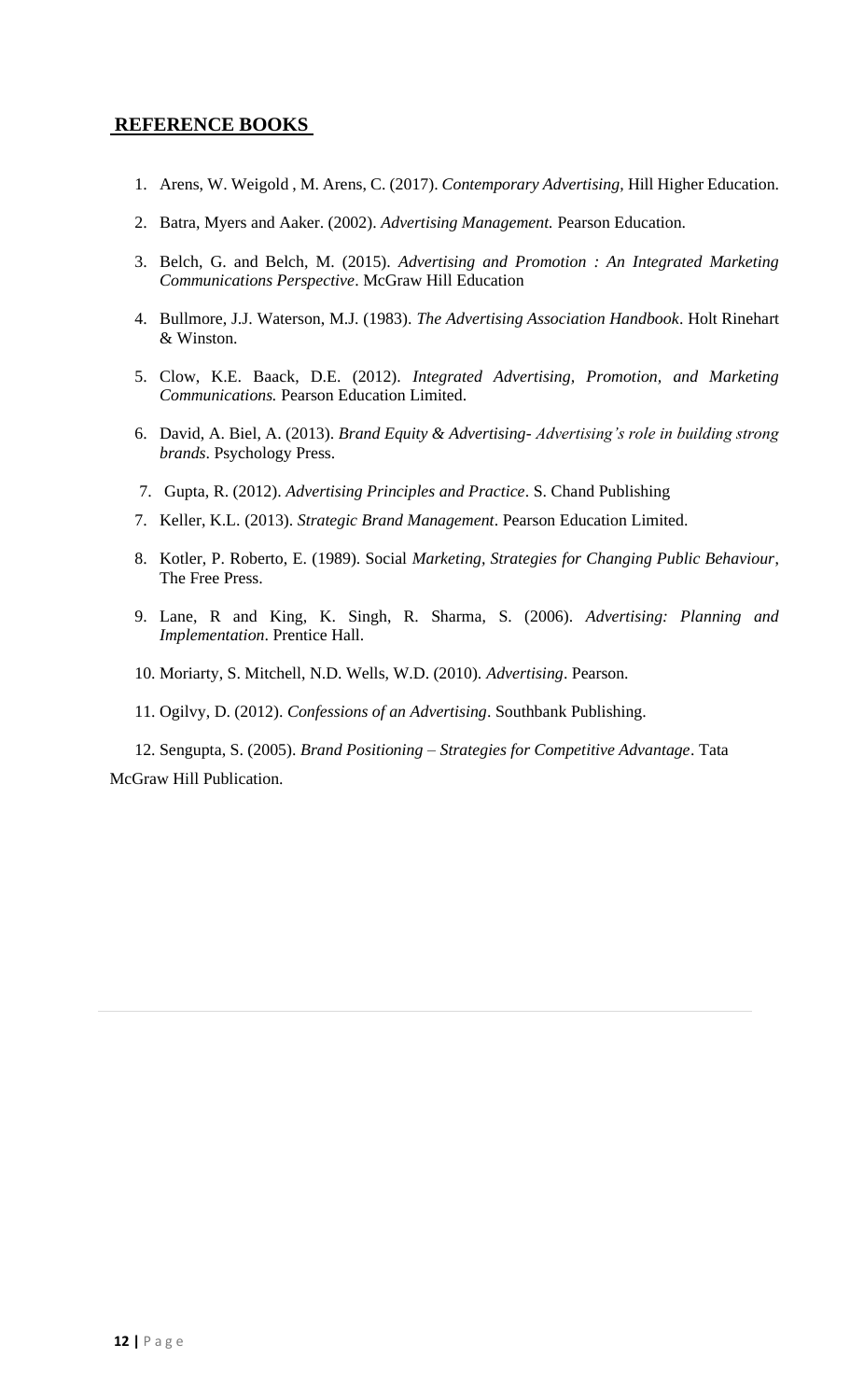| <b>Serial No</b> | Course code   Credits   Course Name |    |              |
|------------------|-------------------------------------|----|--------------|
|                  |                                     |    |              |
|                  | BCOMS305                            | 03 | Commerce III |

### Course Objectives/ Learning objectives:

- To make the learners aware about conceptual knowledge and evolution of Management.
- To familiarize the learners with the functions in Management.
- To build management competencies in functional areas of management

| <b>Particulars</b><br>(University)<br>syllabus) | <b>Remarks</b>             | <b>No of Lectures</b> |
|-------------------------------------------------|----------------------------|-----------------------|
| Module I                                        | Introduction to Management | 11 Lectures           |
| Module II                                       | Planning & Decision Making | 10 Lectures           |
| Module III                                      | Organizing                 | 12 Lectures           |
| Module IV                                       | Directing and Controlling  | 12 Lectures           |
|                                                 | Total                      | 45 Lectures           |

# **Module 1** –**Introduction to Management • Management- Concept, Nature, Functions, Managerial Skills & Competencies**

- Evolution of Management Thoughts Classical Approach: Scientific Management F.W.Taylor's Contribution
- Classical Organization Theory: Henri Fayol's Principles
- Neo Classical: Human Relations Approach Elton Mayo's Hawthorne experiments
- Modern Management Approach-Peter Drucker's Dimensions of Management,
- Indian Management Thoughts: Origin & Significance of Indian Ethos to Management.
	- o *Introduction to self-management Indian Philosophical perspective (Vivekananda/ Aurobindo)*
	- o *Dynamics of self-management - Gita and Self-Management*
	- o *Global issues relevance of values for success in management*

# **Module II- Planning & Decision Making**

- Planning Steps, Importance, Components,
- Coordination Importance
- M.B.O -Process, Advantages, Management By Exception- Advantages;
- Management Information System- Concept, Components •
- Decision Making Techniques, Essentials of a Sound Decision Making,
- Impact of Technology on Decision Making.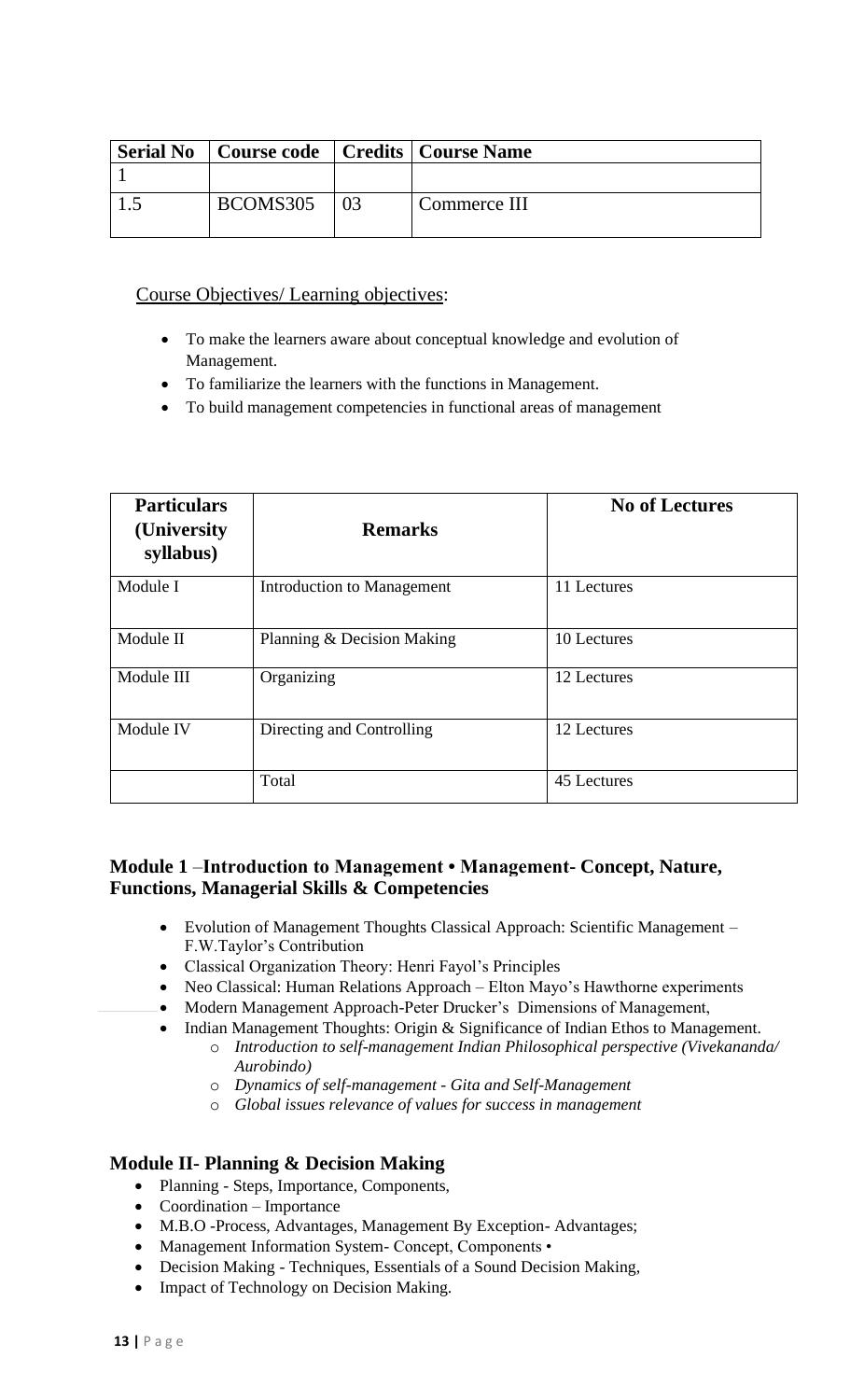# **Module III- Organizing**

• Organizing-Steps, Organization Structures – Features of Line & Staff Organization, Matrix Organization, Virtual Organization, Formal V/S Informal Organization.

• Depart mentation -Meaning -Bases, Span of Management- Factors Influencing Span of Management, Tall and Flat Organization.

• Delegation of Authority- Process, Barriers to Delegation, Principles of Effective Delegation. Decentralization: Factors Influencing Decentralization, Centralization v/s Decentralization

### **Module IV-Directing and Controlling**

- Motivation Concept, Importance, Influencing factors.
- Importance of Communication, *Multi- national -multi cultural communication*
- Leadership- Concept, Functions, Styles, Qualities of a good leader. •
- Controlling Concept, Steps, Essentials of good control system, Techniques of Controlling PERT, CPM, Budgetary Control, Management Audit.

# **REFERENCE BOOKS:**

- 1. Management Today Principles& Practice- Gene Burton, ManabThakur, Tata McGrawHill,PublishingCo.Ltd.
- 2. Management JamesA.F.Stoner, Prentice Hall, Inc .U.S.A.
- 3. Management : Global Prospective –Heinz Weihrich& Harold Koontz, Tata McGraw- Hill, Publishing Co.Ltd.
- 4. Essential of Database Management Systems -AlexisLeon ,MathewsLeon Vijay Nicole, Imprints Pvt Ltd. 5. Management –Task , Resp, Practices – PetaDruche "willian Heinemann LTD.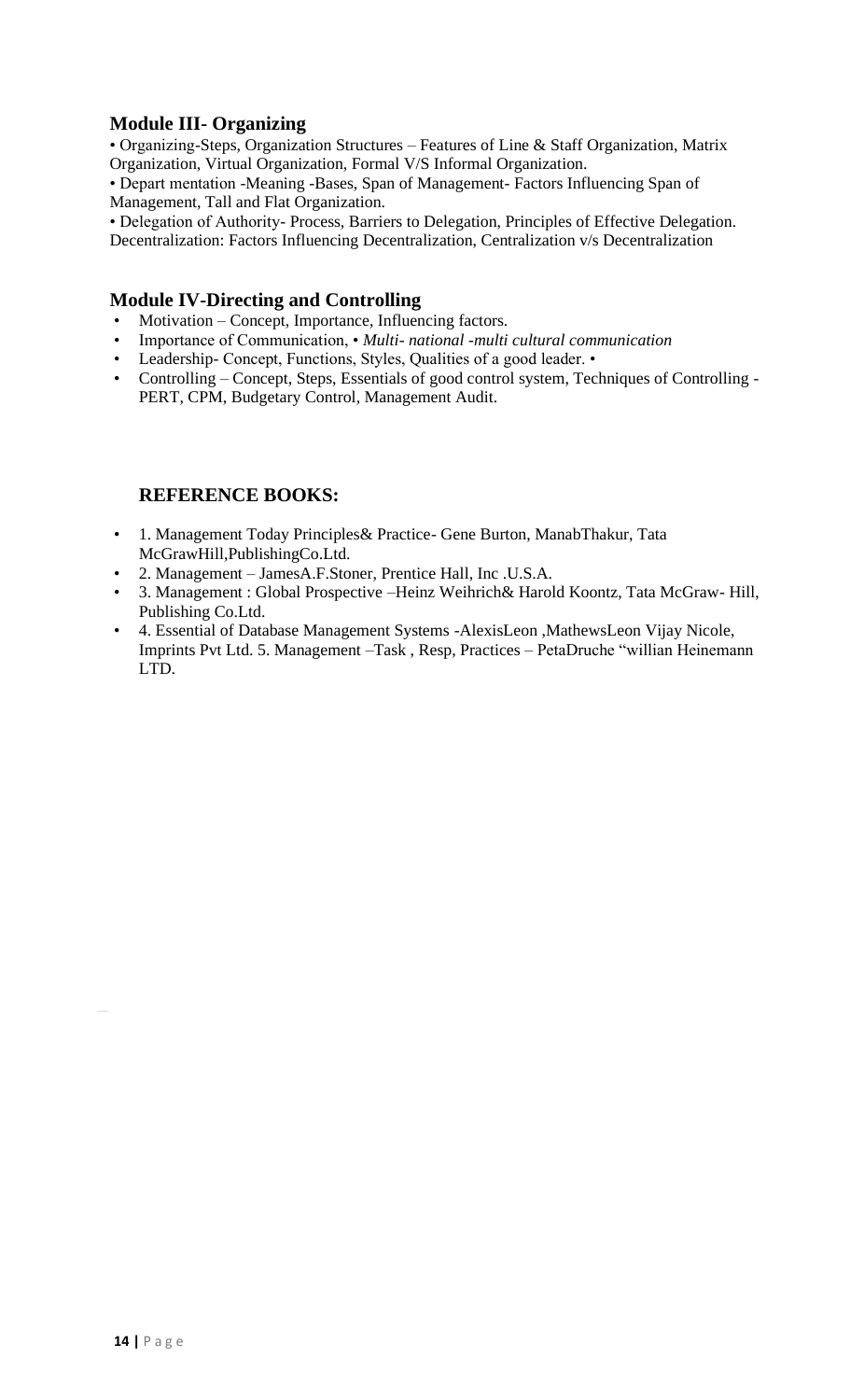| <b>Serial No</b> |          | Course code   Credits   Course Name |
|------------------|----------|-------------------------------------|
|                  |          |                                     |
|                  | BCOMS306 | <b>Business Economics III</b>       |

| <b>Module</b><br>No. | <b>Topics</b>                                                                                                                                                                                                                                                                                                                                                                                                                                                                                                                                                               | Number of<br>lectures |  |
|----------------------|-----------------------------------------------------------------------------------------------------------------------------------------------------------------------------------------------------------------------------------------------------------------------------------------------------------------------------------------------------------------------------------------------------------------------------------------------------------------------------------------------------------------------------------------------------------------------------|-----------------------|--|
| $\mathbf{1}$         | <b>INTRODUCTION</b>                                                                                                                                                                                                                                                                                                                                                                                                                                                                                                                                                         | 10                    |  |
|                      | Introduction to Macroeconomics: Meaning and Scope.<br>$\bullet$<br>National Income concepts- Meaning and Importance of<br>National Income Accounting-conventional and Green GNP<br>and NNP concepts -National Income and Economic Welfare<br>Circular flow of aggregate income and expenditure and its<br>$\bullet$<br>Importance-closed and open economy models<br><b>Trade Cycles: Features and Phases</b><br>$\bullet$<br>Introduction to Schools of Thought, Classical Macro<br>$\bullet$<br>economics : Say's law of Markets - Features, Implications and<br>Criticism |                       |  |
| $\overline{2}$       | <b>BASIC CONCEPTS OF KEYNESIAN ECONOMICS</b>                                                                                                                                                                                                                                                                                                                                                                                                                                                                                                                                | 15                    |  |
|                      | The Principle of Effective Demand: Aggregate Demand and<br>$\bullet$<br><b>Aggregate Supply</b><br>Consumption Function: Properties, Assumptions<br>and<br>$\bullet$<br>Implications<br>Investment function and Marginal Efficiency of capital<br>$\bullet$<br>Investment Multiplier effect on Income and Output:<br>Assumptions, Working, Leakages, Criticism and Importance -<br>paradox of thrift; Relevance of Keynesian theory tools to the<br>developing countries                                                                                                    |                       |  |
| 3                    | <b>POST</b><br><b>DEVELOPMENTS</b><br><b>KEYNESIAN</b><br>IN<br><b>MACRO</b><br><b>ECONOMICS</b>                                                                                                                                                                                                                                                                                                                                                                                                                                                                            | 10                    |  |
|                      | The IS-LM model of integration of commodity and money<br>markets<br>Inflation and unemployment : Philips curve, Stagflation :<br>meaning, causes, and consequences, Supply side economics                                                                                                                                                                                                                                                                                                                                                                                   |                       |  |
| $\overline{4}$       | MONEY, PRICES AND INFLATION                                                                                                                                                                                                                                                                                                                                                                                                                                                                                                                                                 | 10                    |  |
|                      | Money Supply: Determinants of Money Supply - Factors<br>$\bullet$<br>influencing Velocity of Circulation of Money<br>Demand for Money : Classical and Keynesian; Liquidity<br>$\bullet$                                                                                                                                                                                                                                                                                                                                                                                     |                       |  |
|                      | Preference Theory of Interest<br>Money and prices : Quantity theory of money - Fisher's<br>equation of exchange- Cambridge cash balance approach<br>Inflation: Demand Pull Inflation and Cost Push Inflation -<br>Effects of Inflation, Nature of inflation in a developing<br>economy - policy measures to curb inflation- monetary policy<br>and inflation targeting Analysis (with business application)                                                                                                                                                                 |                       |  |
|                      | <b>Total Lectures</b>                                                                                                                                                                                                                                                                                                                                                                                                                                                                                                                                                       | 45                    |  |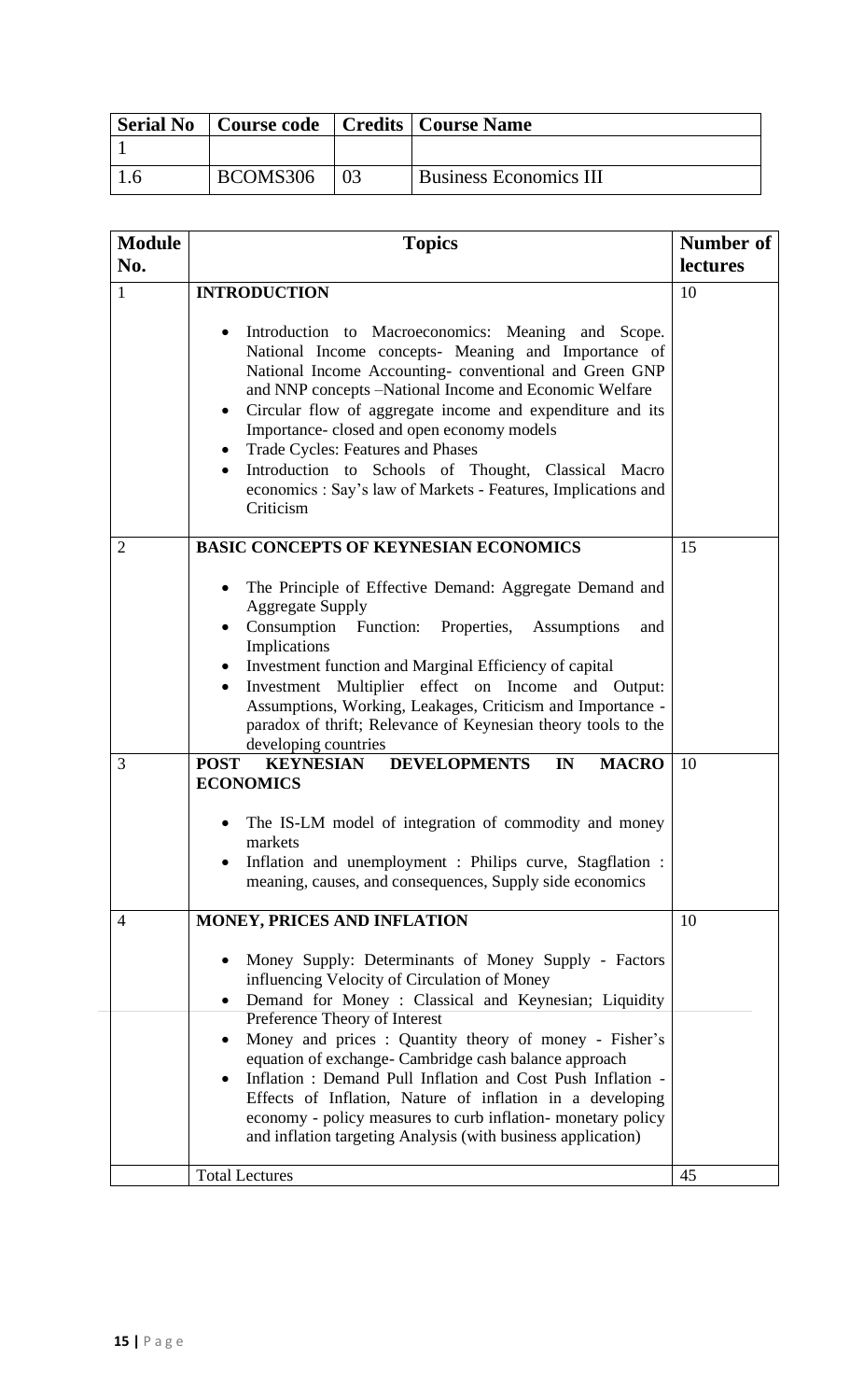- 1) Ackley.G (1976), Macro Economic Theory and Policy, Macmillan Publishing Co. New York
- 2) Ahuja. H.L., Modern Economics –– S.Chand Company Ltd. New Delhi.
- 3) Blanchard Olivier (2000), Macro Economics, Englewood Elitt, Prentice Hall
- 4) Bouman John, Principles of Macro Economics
- 5) Dornbush , Rudiger, Fisher Stanley and Startz, Richards Macroeconomics, Nineth edition 2004 Tata-Mac Graw Hill, New Delhi.
- 6) Dwivedi, D.N. (2001), Macro Economics: Theory and Policy, Tata-Mac Graw Hill, New Delhi.
- 7) Friedman Hilton (1953) Essays in Positive Economics, University of Chicago Press, London.
- 8) Gregory .N. Mankiw, Macroeconomics, Fifth Edition (2002) New York:Worth Publishers
- 9) Jhingan, M.L., Principles of Economics Vrinda Publications (P) Ltd.
- 10) Shapiro, E (1996), Macro-Economic Analysis , Galgotia Publication, New Delhi.
- 11) Vaish .M.C. (2010) Macro Economic Theory 14th edition, Vikas Publishing House(P)Ltd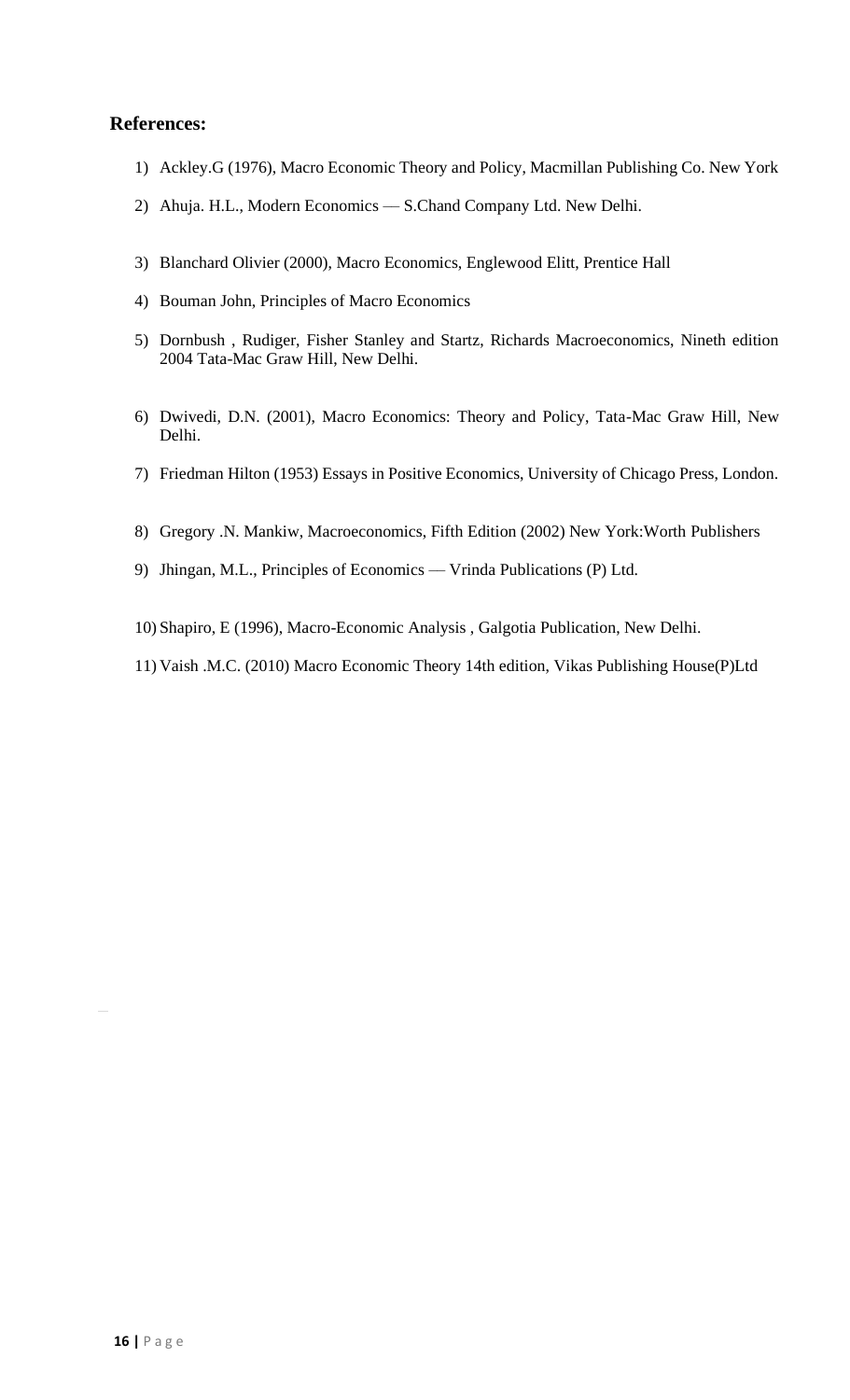| BCOMS307 | 02 | <b>Foundation Course III</b>                           |
|----------|----|--------------------------------------------------------|
|          |    | <b>Serial No</b>   Course code   Credits   Course Name |

|               | <b>Course Objectives:</b>                                                                                       |
|---------------|-----------------------------------------------------------------------------------------------------------------|
|               | Develop a basic understanding about issues related to Human Rights of<br>weaker sections.                       |
| $\mathcal{D}$ | Understand to manage environmental problems.                                                                    |
| 3             | Appreciate the importance of developing a scientific temper towards<br>technology and its use in everyday life. |
|               | Gain an overview of significant skills required to improve interpersonal<br>communication                       |

| <b>Module</b><br>No. | <b>Topics</b>                                                                                                                                                                                                                                | <b>Number of</b><br><b>lectures</b> |
|----------------------|----------------------------------------------------------------------------------------------------------------------------------------------------------------------------------------------------------------------------------------------|-------------------------------------|
| $\mathbf{1}$         | <b>Human Rights Provisions, Violations and Redressal</b>                                                                                                                                                                                     | 12                                  |
|                      | A. Scheduled Castes-Constitutional and legal rights, Forms of violations,<br>Redressal mechanisms. (2 Lectures)                                                                                                                              |                                     |
|                      | B. Scheduled tribes- Constitutional and legal rights, Forms of violations,<br>Redressal mechanisms. (2 Lectures)                                                                                                                             |                                     |
|                      | C. Women-Constitutional and legal rights, Forms of violations, Redressal<br>mechanisms. (2 Lectures)                                                                                                                                         |                                     |
|                      | D. Children-Constitutional and legal rights, Forms of violations, Redressal<br>mechanisms. (2 Lectures)                                                                                                                                      |                                     |
|                      | E. People with Disabilities, Minorities, and the Elderly population-<br>Constitutional and legal rights, Forms of violations, Redressal<br>mechanisms. (4 Lectures)                                                                          |                                     |
| 2                    | <b>Dealing with Environmental Concerns</b>                                                                                                                                                                                                   | 12                                  |
|                      | A. Concept of Disaster and General Effects of Disasters on Human<br>Life-Physical, Psychological, Economic and Social Effects. (3)<br>Lectures)                                                                                              |                                     |
|                      | Some locally relevant case studies of environmental disasters. (2)<br>В.<br>Lectures)                                                                                                                                                        |                                     |
|                      | Dealing with Disasters - Factors to be considered in Prevention,<br>C.<br>Mitigation (Relief and Rehabilitation) and disaster Preparedness.<br>Practical learning in disaster management and First Aid imparting<br>life skills (3 Lectures) |                                     |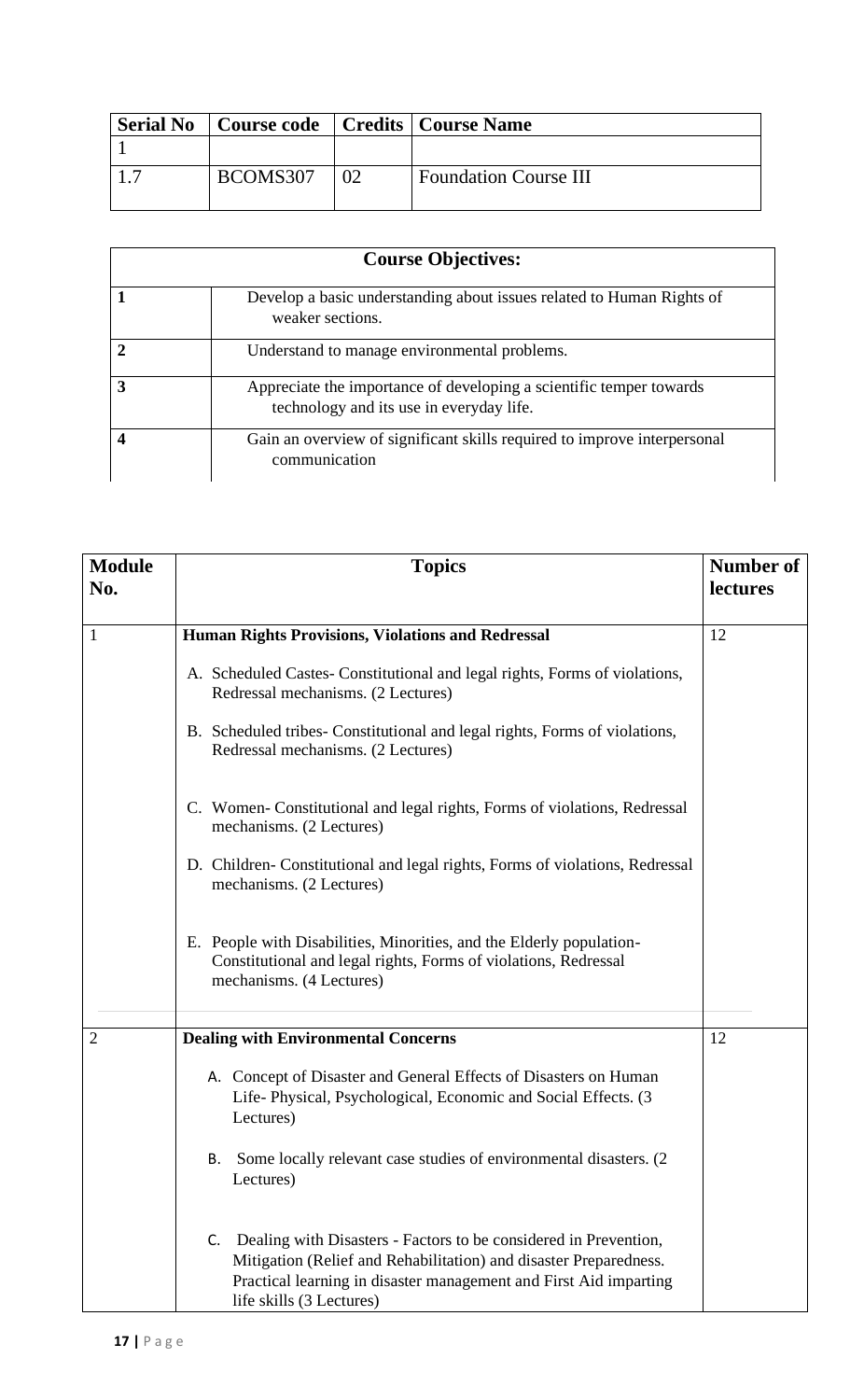|   | D. Human Rights issues in addressing disasters- issues related to<br>compensation, equitable and fair distribution of relief and<br>humanitarian approach to resettlement and rehabilitation. (3)<br>Lectures)        |    |
|---|-----------------------------------------------------------------------------------------------------------------------------------------------------------------------------------------------------------------------|----|
| 3 | <b>Science and Technology I</b>                                                                                                                                                                                       | 11 |
|   | A. Development of Science- the Ancient Cultures, the Classical Era, the<br>Middle Ages, the Renaissance, the Age of Reason and<br>Enlightenment. (3 Lectures)                                                         |    |
|   | Nature of Science- its principles and characteristics; Science as<br>В.<br>empirical, practical, theoretical, validated knowledge. (2 Lectures)                                                                       |    |
|   | Science and Superstition- the role of science in exploding myths,<br>C.<br>blind beliefs and prejudices; Science and scientific temper-scientific<br>temper as a fundamental duty of the Indian citizen. (3 Lectures) |    |
|   | D. Science in everyday life-technology, its meaning and role in<br>development; Interrelation and distinction between science and<br>technology. (3 Lectures)                                                         |    |
| 4 | <b>Soft Skills for Effective Interpersonal Communication</b>                                                                                                                                                          | 10 |
|   | A. Interpersonal Communication<br>Transactional analysis (2 lectures), Johari window (2<br>$\mathbf{i}$<br>lectures)<br>Cross cultural communication (3 lectures)<br>$\mathbf{ii}$                                    |    |
|   | B. Leadership Skills and Self-Improvement –<br>Characteristics of Effective Leadership (1 lecture)                                                                                                                    |    |
|   | $\mathbf{i}$<br>$\mathbf{ii}$<br>Styles of Leadership and Team-Building. (2 lectures)                                                                                                                                 |    |
|   | <b>Total Lectures</b>                                                                                                                                                                                                 | 45 |

- 1. Asthana, D. K., and Asthana, Meera, Environmental Problems and Solutions, S. Chand, New Delhi, 2012.
- 2. Bajpai, Asha, Child Rights in India, Oxford University Press, New Delhi, 2010.
- 3. Bhatnagar Mamta and Bhatnagar Nitin, Effective Communication and Soft Skills, Pearson India, New Delhi, 2011.
- 4. Kaushal, Rachana, Women and Human Rights in India, Kaveri Books, New Delhi, 2000.
- 5. Motilal, Shashi, and Nanda, Bijoy Lakshmi, Human Rights: Gender and Environment, Allied Publishers, New Delhi, 2007.
- 6. Murthy, D. B. N., Disaster Management: Text and Case Studies, Deep and Deep Publications, New Delhi, 2013.
- 7. Parsuraman, S., and Unnikrishnan, ed., India Disasters Report II, Oxford, New Delhi, 2013
- 8. Reza, B. K., Disaster Management, Global Publications, New Delhi, 2010.
- 9. Eric Berne, Games people play: The Psychology of Human Relationships, Penguin Life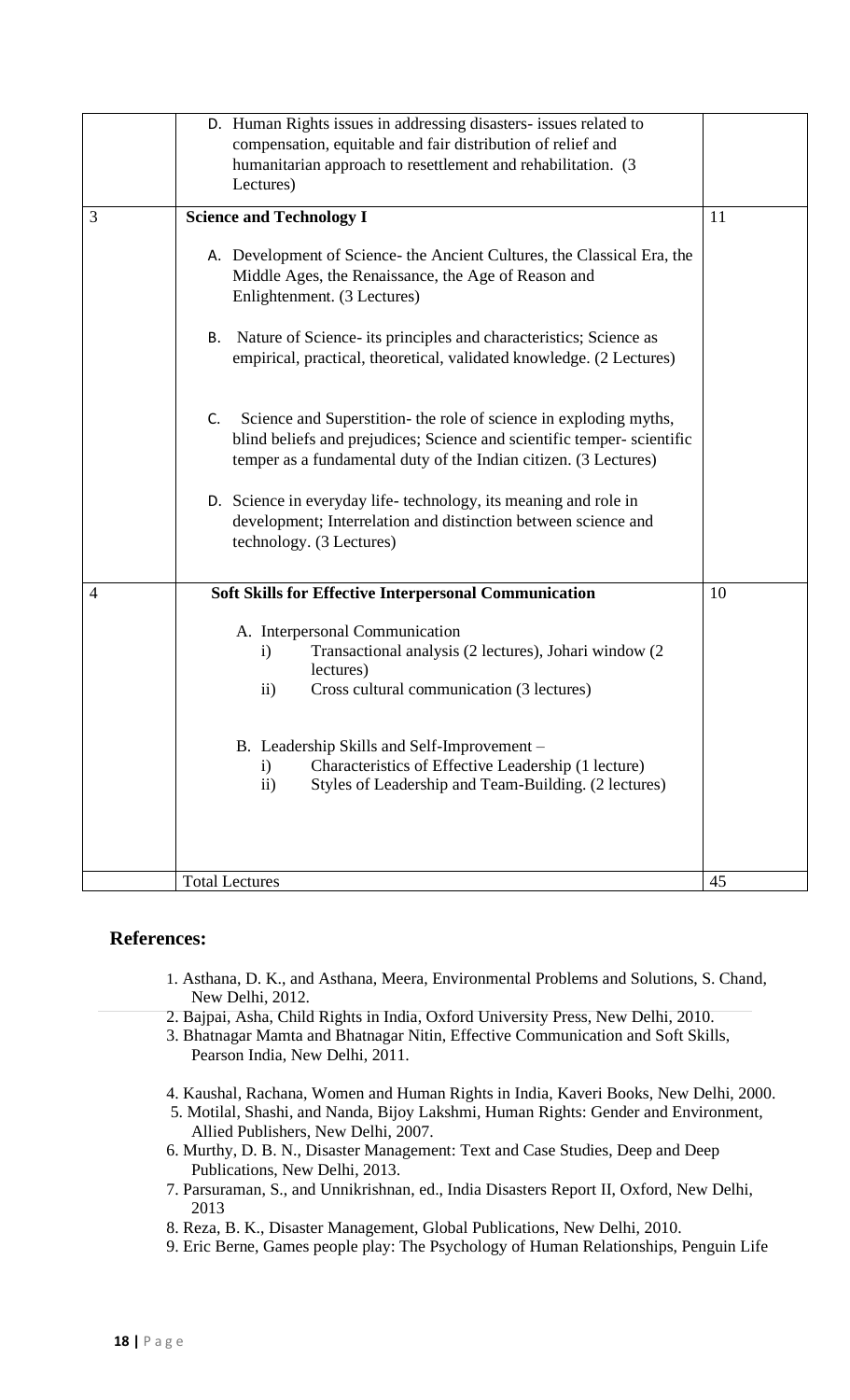# **SEMESTER IV**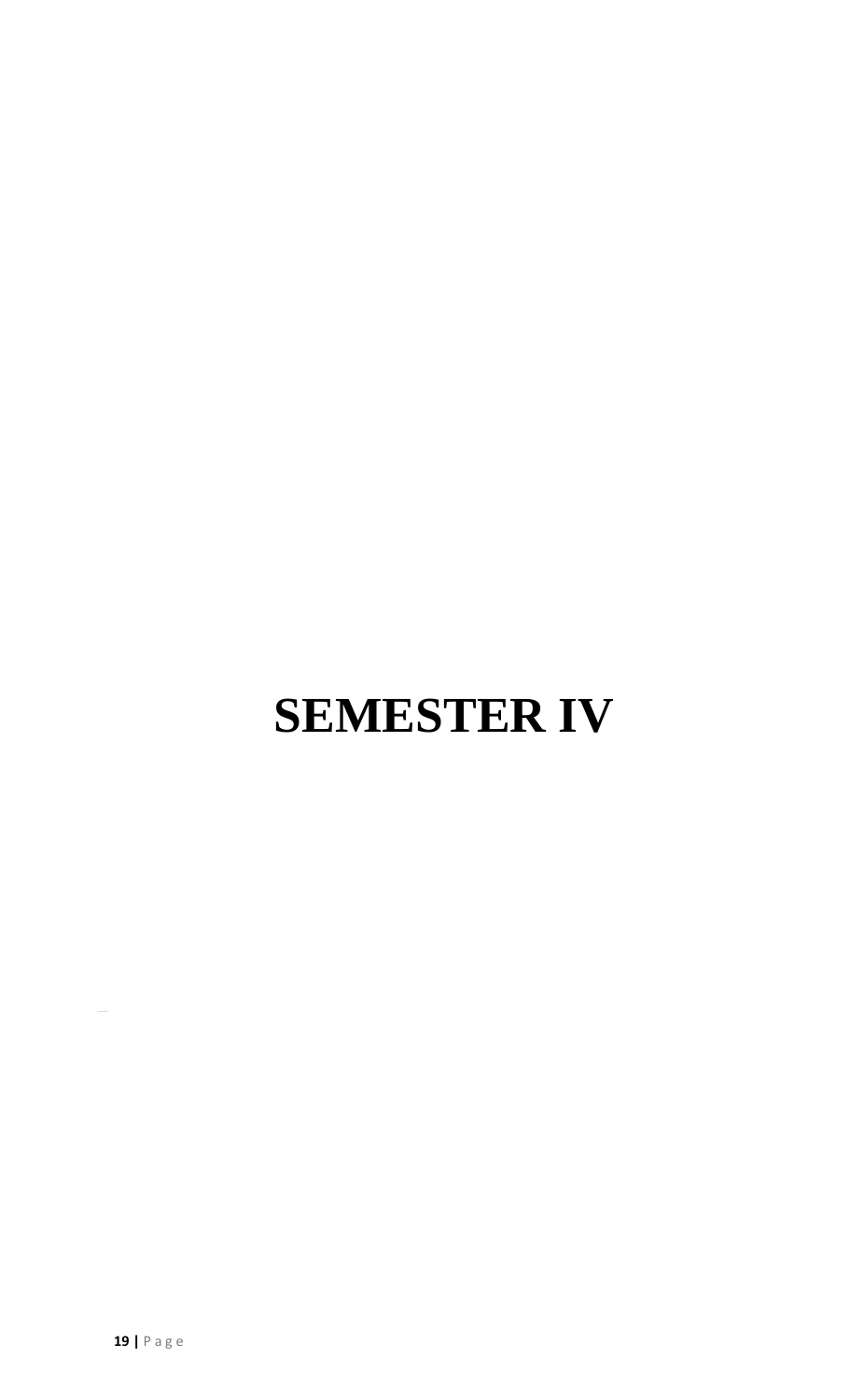| <b>Serial No</b> |          | Course code   Credits   Course Name  |
|------------------|----------|--------------------------------------|
|                  |          |                                      |
|                  | BCOMS401 | Accountancy and Financial Management |

# **Objectives**

- **1.** To acquaint the students with basic terminology of related to Preparation of financial statements of a company.
- **2.** To familiarize the students with basic terminology of related to Issue of Shares and Debentures.
- **3.** To introduce to the students the concept of Accounting for Limited Liability Partnership and preparation of its Final Accounts.
- **4.** To acquaint and familiarize the students with preparation of Statement or Account for Ascertainment and Treatment of Profits/Loss Prior to Incorporation.
- **5.** To impart the knowledge of accounting procedures related to Redemption of Debentures.

| Sr.<br>No.     | <b>Modules</b>                                               | No. of<br><b>Lectures</b> |
|----------------|--------------------------------------------------------------|---------------------------|
| 1              | <b>Introduction to Company Accounts</b>                      | 15                        |
| 2              | Accounting for Limited Liability Partnership                 | 15                        |
| 3              | <b>Redemption of Debentures</b>                              | 15                        |
| $\overline{4}$ | Ascertainment and Treatment of Profit Prior to Incorporation | 15                        |
|                | <b>Total</b>                                                 | 60                        |

# **Modules at a Glance**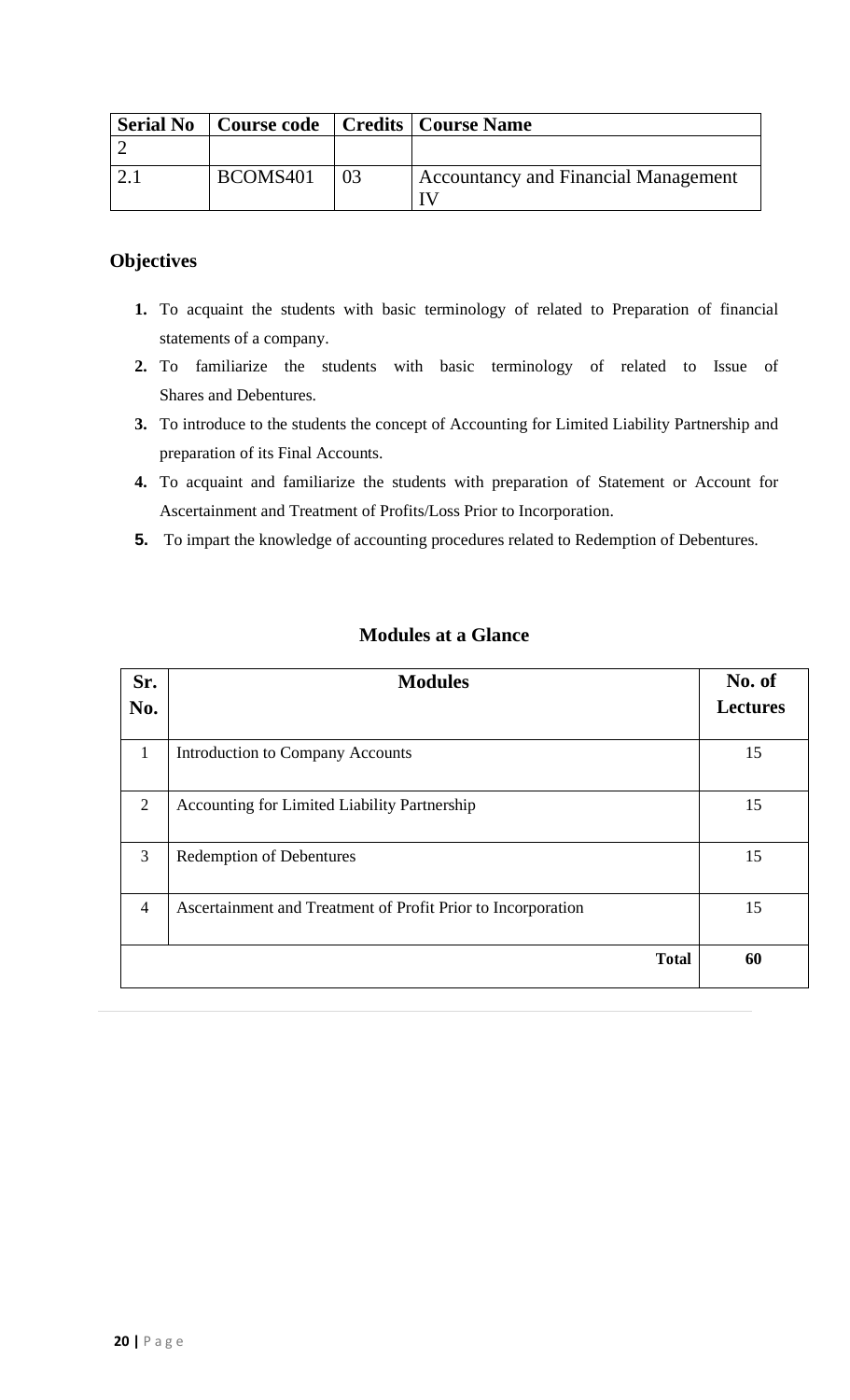| Sr. No.                 | <b>Modules / Units</b>                                                                                                                                                                                                                                                                                                                 |
|-------------------------|----------------------------------------------------------------------------------------------------------------------------------------------------------------------------------------------------------------------------------------------------------------------------------------------------------------------------------------|
| $\mathbf{1}$            | <b>Introduction to Company Accounts</b>                                                                                                                                                                                                                                                                                                |
|                         | Introduction of basic terms: Types of companies, nature and formation of companies,<br>Shares, Debentures, Share Capital, Reserves and surplus, types of assets and liabilities,<br>dividend, format of Balance Sheet (Only theory)                                                                                                    |
|                         | Issue of shares: Different modes IPO, Private Placements, Preferential, Rights, ESO,<br>SWEAT and ESCROW account, Issue of shares at par, premium and discount, Under<br>subscription and Over subscription of shares, forfeiture and reissue of forfeited shares,<br>issue of shares for consideration other than cash. (Only theory) |
|                         | Issue of Debentures: types of Debentures, Issue of debentures at par, premium and<br>discount, Issue of Debentures with consideration of Redemption ,Issue of debentures<br>for cash receivable in installments or at a time Issue of debentures for consideration<br>other than cash. (Only theory)                                   |
| $\overline{2}$          | <b>Accounting for Limited Liability Partnership</b>                                                                                                                                                                                                                                                                                    |
|                         | Statutory Provisions for LLPs and Conversion of partnership firm into LLP<br>Final Accounts preparation – simple problems                                                                                                                                                                                                              |
| $\overline{\mathbf{3}}$ | <b>Redemption of Debentures</b>                                                                                                                                                                                                                                                                                                        |
|                         | Methods of redemption of debentures: By payment in lumpsum and by payment in<br>installments (excluding from by purchase in open market), Sinking Fund and<br>Conversion<br>(Question on entries, ledgers)                                                                                                                             |
| $\overline{\mathbf{4}}$ | <b>Ascertainment and Treatment of Profit Prior to Incorporation</b>                                                                                                                                                                                                                                                                    |
|                         | (i)<br>Principles for ascertainment<br>Preparation of separate combined, columnar Profit and Loss A/c including different<br>basis of allocation of expenses and income                                                                                                                                                                |

# **Reference Text:**

- **1.** Introduction to Accountancy T.S. Grewal S. Chand and Co. (P) Ltd., New Delhi
- **2.** Advanced Accounts Shukla and Grewal S. Chand and Co. (P) Ltd., New Delhi
- **3.** Advanced accountancy R.L. Gupta and M. Radhaswamy S. Chand and Co. (P) Ltd., New Delhi
- **4.** Modern Accountancy Mukerjee and Hanif Tata Mc. Grow Hill and Co. Ltd., Mumbai
- **5.** Financial Accountancy LesileChand WichkPretice Hall of India AdinBakley (P) Ltd.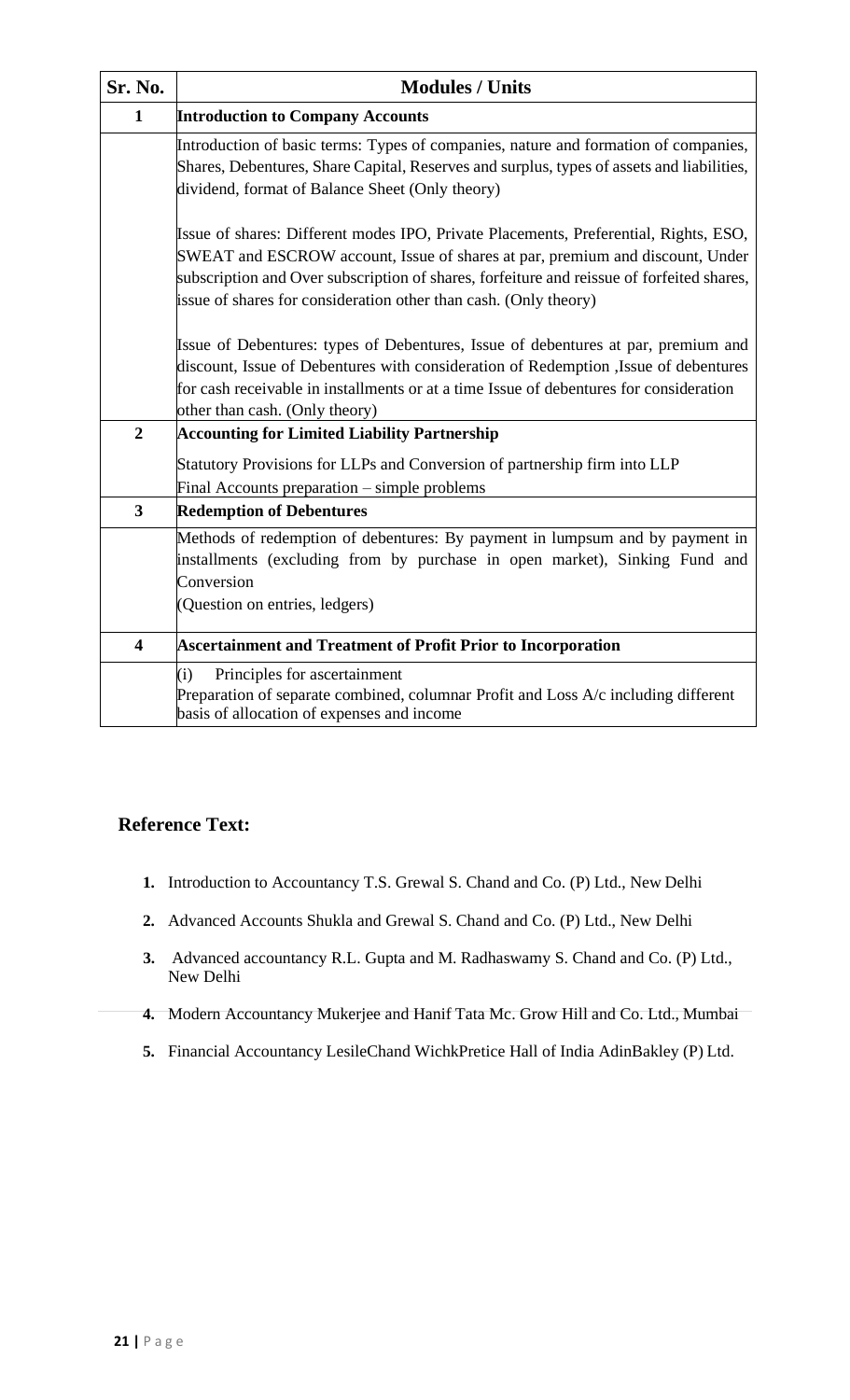| <b>Serial No</b> | <b>Course code</b> |    | <b>Credits   Course Name</b>                              |
|------------------|--------------------|----|-----------------------------------------------------------|
|                  |                    |    |                                                           |
|                  | BCOMS402           | 03 | <b>Financial Accounting and Auditing VI</b> –<br>Auditing |

# **Objectives**

- 1. To acquaint the students with basics of Introduction to Auditing and its related concepts.
- 2. To introduce the students with basic concept of Audit Planning, Procedures and Documentation.
- 3. To impart the students the knowledge of basic concept of various Auditing Techniques and Internal Audit.
- 4. To familiarize the students with basic concept of Auditing Techniques of Vouching & Verification

| Sr.            | <b>Modules</b>                                      | No. of          |
|----------------|-----------------------------------------------------|-----------------|
| No.            |                                                     | <b>Lectures</b> |
| 1              | Introduction to Auditing                            | 9               |
| 2              | Audit Planning, Procedures and Documentation        | 9               |
| $\overline{3}$ | Auditing Techniques and Internal Audit Introduction | 13              |
| $\overline{4}$ | Auditing Techniques: Vouching & Verification        | 9               |
| 5              | Introduction to Audit in Computerized Environment   | 5               |
|                | <b>Total</b>                                        | 45              |

# **Modules at a Glance**

| Sr.<br>No. |    | <b>Modules / Units</b>                                                                                                                                                                                            |
|------------|----|-------------------------------------------------------------------------------------------------------------------------------------------------------------------------------------------------------------------|
| 1          |    | <b>Introduction to Auditing</b>                                                                                                                                                                                   |
|            | A. | Basics – Financial Statements, Users of Information, Definition of Auditing,<br>Objectives of Auditing, Inherent limitations of Audit, Difference between<br>Accounting and Auditing, Investigation and Auditing. |
|            | В. | Errors & Frauds – Definitions, Reasons and Circumstances, Types of Error, Types<br>of frauds, Risk of fraud and Error in Audit, Auditors Duties and Responsibilities<br>in case of fraud.                         |
|            | C. | Principles of Audit, Materiality, True and Fair view                                                                                                                                                              |
|            | D. | Types of Audit – Meaning, Advantages, Disadvantages of Balance sheet Audit,<br>Interim Audit, Continuous Audit, Concurrent Audit and Annual Audit,<br><b>Statutory Audit</b>                                      |
|            |    |                                                                                                                                                                                                                   |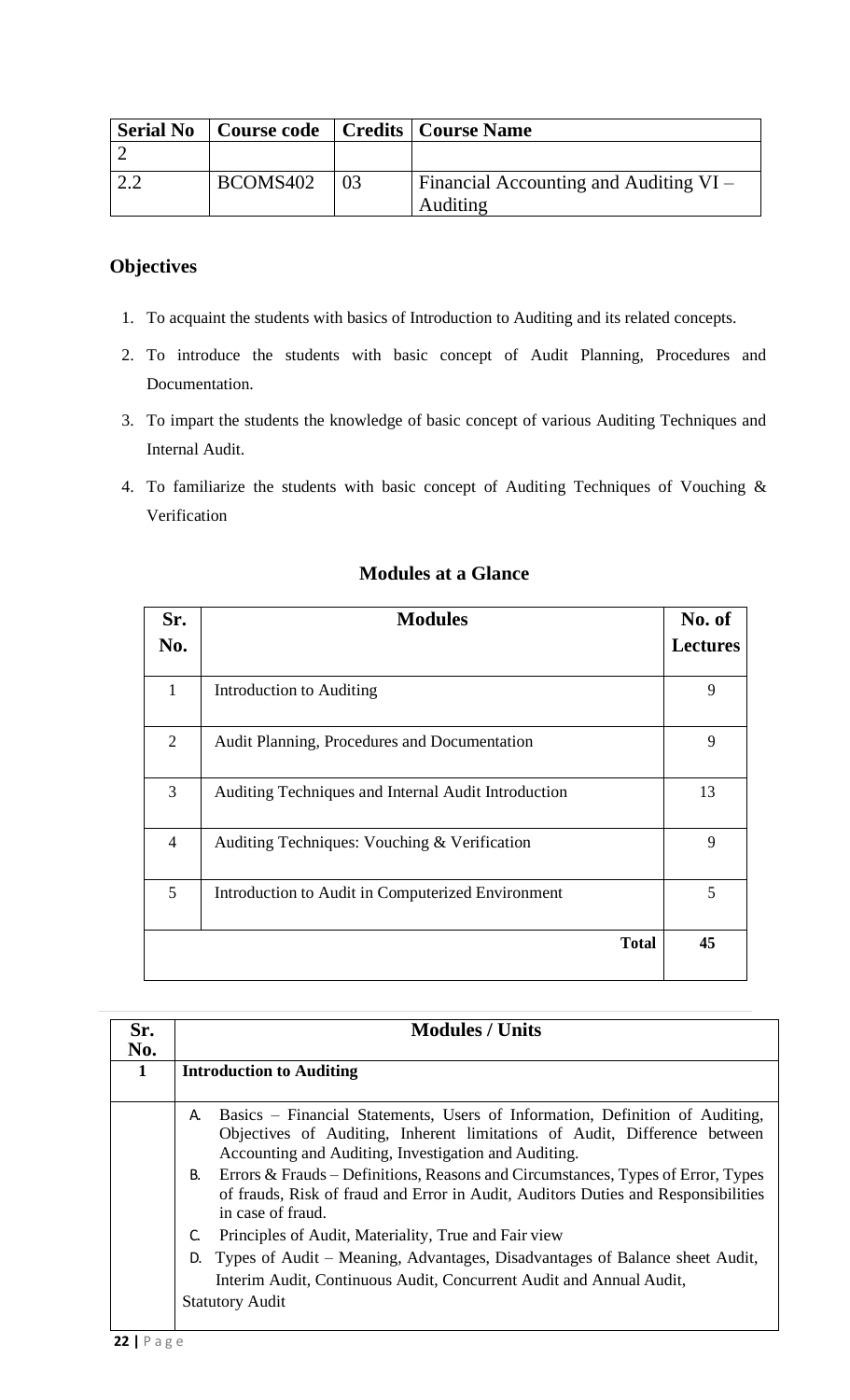| $\overline{2}$          | <b>Audit Planning, Procedures and Documentation</b>                                                                                                                                                                                                                                                                                                        |  |  |  |
|-------------------------|------------------------------------------------------------------------------------------------------------------------------------------------------------------------------------------------------------------------------------------------------------------------------------------------------------------------------------------------------------|--|--|--|
|                         | Audit Planning – Meaning, Objectives, Factors to be considered, Sources of<br>А.<br>obtaining information, Discussion with Client, Overall Audit Approach<br>Audit Program – Meaning, Factors, Advantages and Disadvantages,<br>В.<br>Overcoming Disadvantages, Methods of Work, Instruction before commencing                                             |  |  |  |
|                         | Work, Overall Audit Approach.                                                                                                                                                                                                                                                                                                                              |  |  |  |
|                         | C.<br>Audit Working Papers – Meaning, importance, Factors determining Form and                                                                                                                                                                                                                                                                             |  |  |  |
|                         | Contents, Main Functions / Importance, Features, Contents of Permanent Audit                                                                                                                                                                                                                                                                               |  |  |  |
|                         | File, Temporary Audit File, Ownership, Custody, Access of Other Parties to                                                                                                                                                                                                                                                                                 |  |  |  |
|                         | Audit Working Papers, Auditors Lien on Working Papers, Auditors Lien on                                                                                                                                                                                                                                                                                    |  |  |  |
|                         | Client's Books.                                                                                                                                                                                                                                                                                                                                            |  |  |  |
| $\overline{\mathbf{3}}$ | <b>Auditing Techniques and Internal Audit Introduction</b>                                                                                                                                                                                                                                                                                                 |  |  |  |
|                         | Internal Control – Meaning and purpose, review of internal control, advantages,<br>A.<br>auditors duties, review of internal control, Inherent Limitations of Internal<br>control, internal control samples for sales and debtors, purchases and creditors,<br>wages and salaries. Internal Checks Vs Internal Control, Internal Checks Vs<br>Test Checks. |  |  |  |
|                         | Test Check - Test Checking Vs Routing Checking, test Check meaning,<br>В.<br>features, factors to be considered, when Test Checks can be used, advantages,<br>disadvantages, precautions.                                                                                                                                                                  |  |  |  |
|                         | $\mathsf{C}$<br>Audit Sampling – Audit Sampling, meaning, purpose, factors in determining<br>sample size - Sampling Risk, Tolerable Error and expected error, methods of<br>selecting Sample Items Evaluation of Sample Results auditors Liability in<br>conducting audit based on Sample                                                                  |  |  |  |
|                         | Internal Audit: Meaning, basic principles of establishing Internal audit,<br>D.                                                                                                                                                                                                                                                                            |  |  |  |
|                         | objectives, evaluation of internal Audit by statutory auditor, usefulness of                                                                                                                                                                                                                                                                               |  |  |  |
|                         | Internal Audit, Internal Audit Vs External Audit, Internal Checks Vs Internal                                                                                                                                                                                                                                                                              |  |  |  |
|                         | Audit                                                                                                                                                                                                                                                                                                                                                      |  |  |  |
| 4                       | <b>Auditing Techniques: Vouching &amp; Verification</b>                                                                                                                                                                                                                                                                                                    |  |  |  |
|                         | Concept of vouching and verification<br>А.                                                                                                                                                                                                                                                                                                                 |  |  |  |
|                         | Audit of Income: Cash Sales, Sales on Approval, Consignment Sales, Sales<br>В.<br>Returns Recovery of Bad Debts written off, Rental Receipts, Interest and<br>Dividends Received Royalties Received                                                                                                                                                        |  |  |  |
|                         | Audit of Expenditure: Purchases, Purchase Returns, Salaries and Wages, Rent,<br>C.<br>Insurance Premium, Telephone expense Postage and Courier, Cash Expenses,<br>Travelling Commission Advertisement, Interest Expense                                                                                                                                    |  |  |  |
|                         | Audit of Assets Book Debts / Debtors, Stocks - Auditors General Duties; Patterns,<br>D.                                                                                                                                                                                                                                                                    |  |  |  |
|                         | Dies and Loose Tools, Spare Parts, Empties and Containers Quoted Investments<br>and Unquoted Investment Trade Marks / Copyrights Patents Know-How Plant and<br>Machinery Land and Buildings Furniture and Fixtures                                                                                                                                         |  |  |  |
|                         | Audit of Liabilities: Outstanding Expenses, Bills Payable Secured loans<br>E.                                                                                                                                                                                                                                                                              |  |  |  |
|                         | <b>Unsecured Loans, Contingent Liabilities</b>                                                                                                                                                                                                                                                                                                             |  |  |  |
| 5                       | <b>Introduction to Audit in Computerized Environment</b>                                                                                                                                                                                                                                                                                                   |  |  |  |
|                         |                                                                                                                                                                                                                                                                                                                                                            |  |  |  |
|                         | Introduction<br>Audit Methodology in Computerized Environment<br><b>Computer Assisted Audit Techniques</b><br>Effectiveness and Efficiency<br>Spreadsheets<br>⋗<br><b>AUDIT TRAILS IN TALLY</b>                                                                                                                                                            |  |  |  |
|                         |                                                                                                                                                                                                                                                                                                                                                            |  |  |  |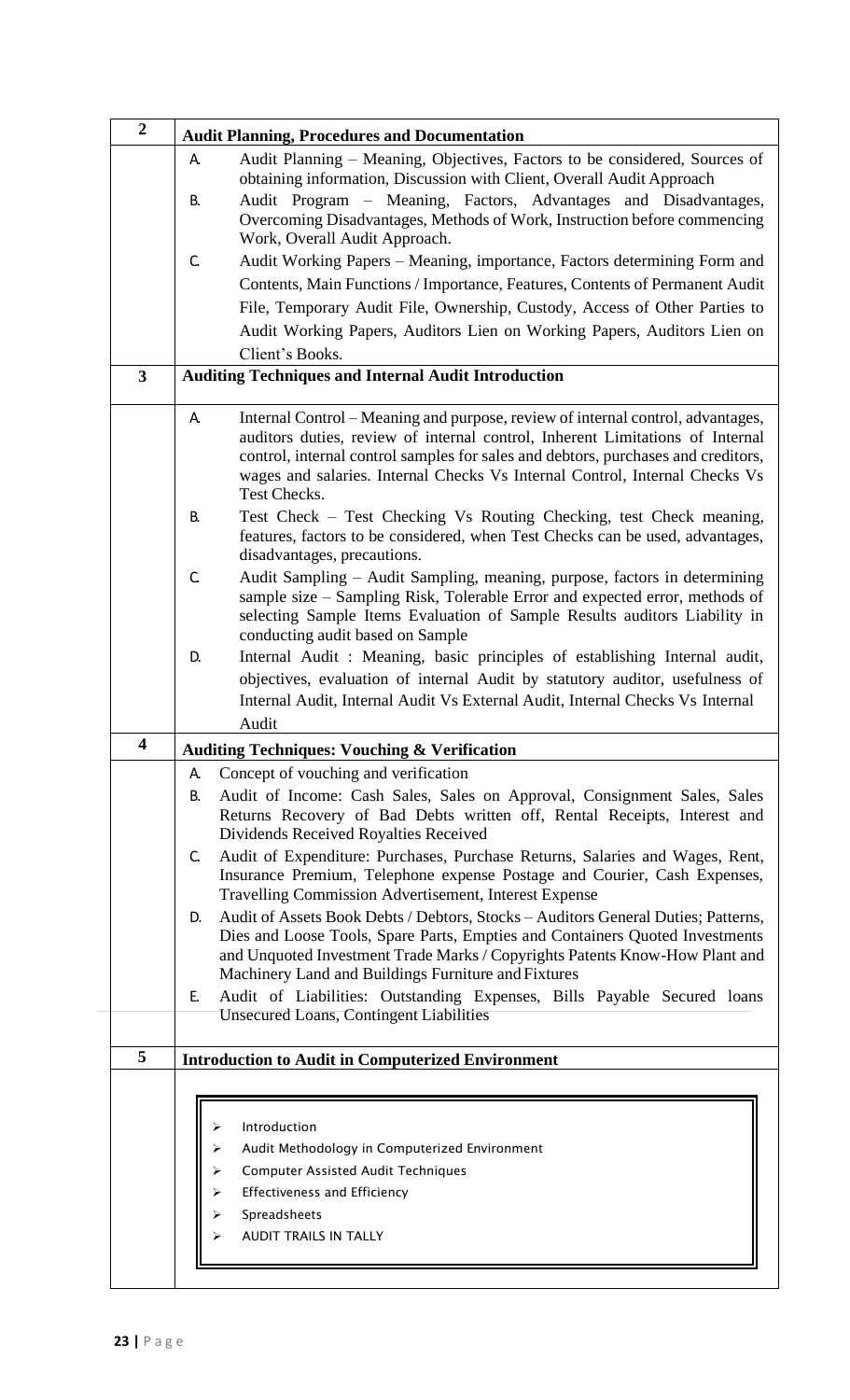| <b>Serial No</b> | <b>Course code</b> | <b>Credits</b> | <b>Course Name</b> |
|------------------|--------------------|----------------|--------------------|
|                  |                    |                |                    |
| ົາ 2<br>ن و گ    | BCOMS403           | 03             | Business Law -I    |

| <b>Module</b>                     | <b>Particulars</b>                                                                                                                                                                                                                                                                                                                                                                                                                                                                                                                                                                                                                                                                                                                                                                                                                                                                                                                                                              | No. of<br>lectures &                  |
|-----------------------------------|---------------------------------------------------------------------------------------------------------------------------------------------------------------------------------------------------------------------------------------------------------------------------------------------------------------------------------------------------------------------------------------------------------------------------------------------------------------------------------------------------------------------------------------------------------------------------------------------------------------------------------------------------------------------------------------------------------------------------------------------------------------------------------------------------------------------------------------------------------------------------------------------------------------------------------------------------------------------------------|---------------------------------------|
|                                   |                                                                                                                                                                                                                                                                                                                                                                                                                                                                                                                                                                                                                                                                                                                                                                                                                                                                                                                                                                                 | <b>Marks</b>                          |
|                                   |                                                                                                                                                                                                                                                                                                                                                                                                                                                                                                                                                                                                                                                                                                                                                                                                                                                                                                                                                                                 |                                       |
| 1.Indian<br><b>Companies Act,</b> | Chapter-1: Nature, Features, Incorporation of Companies &<br><b>Classification of Companies</b>                                                                                                                                                                                                                                                                                                                                                                                                                                                                                                                                                                                                                                                                                                                                                                                                                                                                                 | <b>Lectures</b><br><b>Allotted 25</b> |
| 2013                              | 1. Meaning, Definition, Characteristics, Advantages and Disadvantages<br>of a Company.<br>2. Lifting of Corporate Veil.<br>3. Formation of a Company (Promoter and pre-incorporation contracts)<br>4. Types of company (Meaning and concepts- Chartered companies,<br>Statutory Companies & Registered companies under the act-Associate<br>Company, Dormant Company, OPC, Private company, Public company,<br>Small Company, Company Ltd by Shares and Company Ltd by<br>Guarantee, Foreign Company, Government Company, Holding and<br>Subsidiary Company, Investment Company, Non-Trading Company<br>and Producer Company).<br><b>Chapter-2: MOA &amp; AOA and Membership of a Company</b><br>1. Meaning, Definition, Clauses and Alteration of MOA.<br>2. Meaning, Definition and Clauses and Alteration of AOA.<br>3. Doctrines (Constructive Notice & Indoor Management).<br>4. Definition of Member, who can become a member, Acquisition,<br>Termination of Membership. | Marks 15                              |
|                                   | <b>Chapter-3: Prospectus &amp; Private Placement</b>                                                                                                                                                                                                                                                                                                                                                                                                                                                                                                                                                                                                                                                                                                                                                                                                                                                                                                                            |                                       |
|                                   | 1. Meaning, Definition and Types of Prospectus.<br>2. What does not constitute a Prospectus? Legal rules regarding issuance<br>of Prospectus.<br>3. Contents of Prospectus<br>4. Private Placements                                                                                                                                                                                                                                                                                                                                                                                                                                                                                                                                                                                                                                                                                                                                                                             |                                       |
|                                   | <b>Chapter-4: Directors and Meetings</b>                                                                                                                                                                                                                                                                                                                                                                                                                                                                                                                                                                                                                                                                                                                                                                                                                                                                                                                                        |                                       |
|                                   | 1. Meaning and Definition of Directors.<br>2. Qualifications and Disqualifications of Directors<br>3. Appointment of Directors (First Director, Resident Director, Nominee)<br>Director, Additional Director, Alternate Director, Director appointed in<br>casual vacancy, Women Director, Small shareholder director,<br>Independent Director).<br>4. Legal Position, Powers & Duties of Directors.<br>5. Key Managerial Personnel<br>6. Types of meetings (Board meeting, Annual general meeting, Extra-<br>Ordinary general meeting, meetings by tribunal, class meetings).<br>7. Convening and conduct of meetings (Postal Ballot, meetings through<br>VC, e-voting).                                                                                                                                                                                                                                                                                                       |                                       |
| 2.Limited                         | <b>Chapter-1: Nature of LLP</b>                                                                                                                                                                                                                                                                                                                                                                                                                                                                                                                                                                                                                                                                                                                                                                                                                                                                                                                                                 | <b>Lectures</b>                       |
| Liability                         |                                                                                                                                                                                                                                                                                                                                                                                                                                                                                                                                                                                                                                                                                                                                                                                                                                                                                                                                                                                 | <b>Allotted 10</b>                    |
| Partnership Act,<br>2008          | 1. Definition of Body Corporate, Business.<br>2. Characteristics of LLP and Types of partners (Individual and<br>Designated partners).                                                                                                                                                                                                                                                                                                                                                                                                                                                                                                                                                                                                                                                                                                                                                                                                                                          | <b>Marks</b> 15                       |
|                                   |                                                                                                                                                                                                                                                                                                                                                                                                                                                                                                                                                                                                                                                                                                                                                                                                                                                                                                                                                                                 |                                       |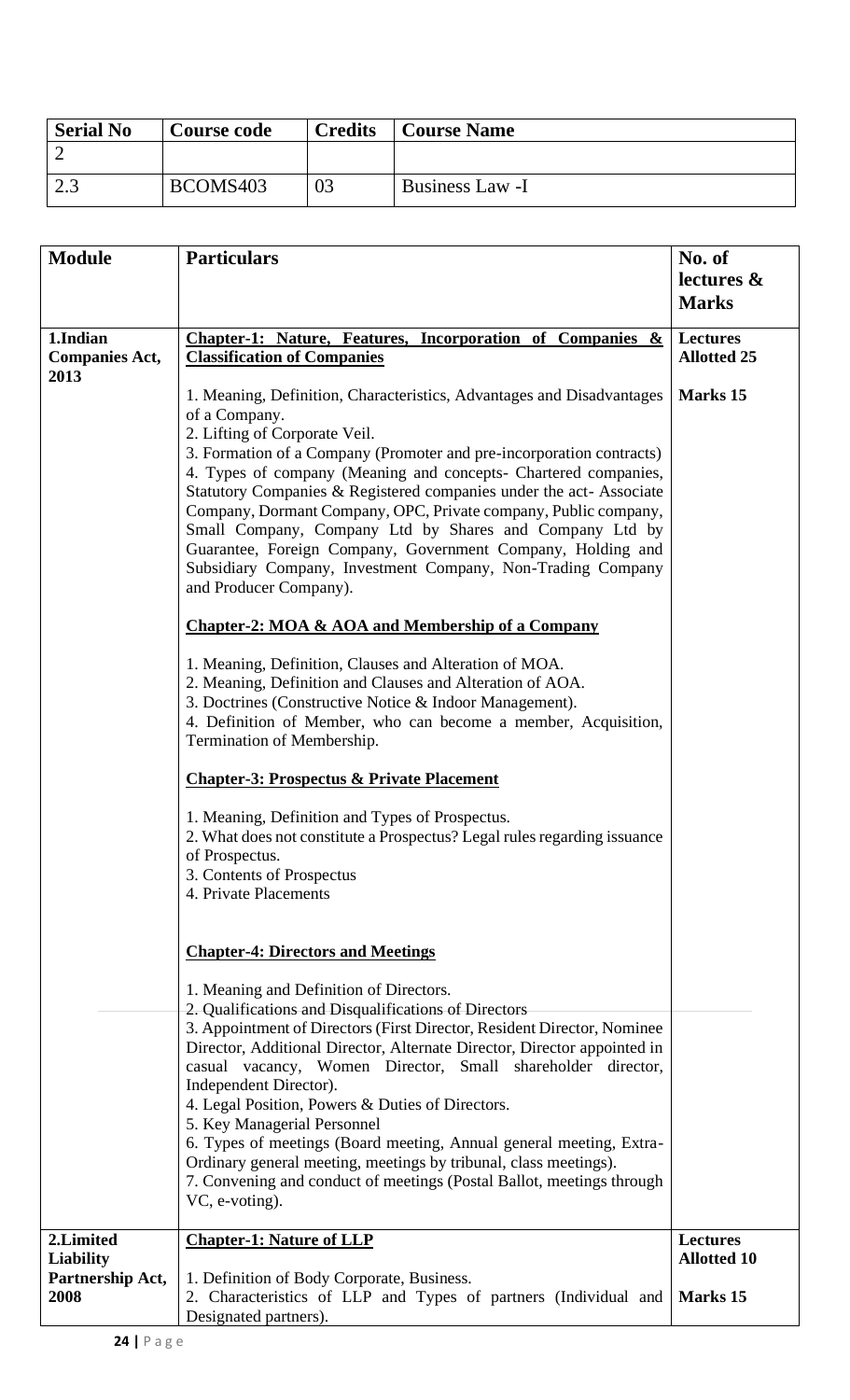|                                                               | 3. Procedure for Incorporation of LLP.<br>4. Advantages & Disadvantages of LLP.                                                                                                |                                       |
|---------------------------------------------------------------|--------------------------------------------------------------------------------------------------------------------------------------------------------------------------------|---------------------------------------|
|                                                               | 5. Conversion of LLP.<br>6. Distinction between various types of businesses (Partnership v/s LLP<br>v/s Company).                                                              |                                       |
|                                                               |                                                                                                                                                                                |                                       |
|                                                               | <b>Chapter-2: Winding up and Dissolution of LLP</b>                                                                                                                            |                                       |
|                                                               | 1. Meaning of winding up.<br>2. Methods of winding up of LLP.                                                                                                                  |                                       |
| 3.Consumer                                                    | <b>Chapter-1: The Consumer Protection Act, 2019</b>                                                                                                                            | <b>Lectures</b><br><b>Allotted</b>    |
| <b>Protection Act,</b><br>2019 and<br><b>Competition Act,</b> | 1. Introduction, Reasons for enacting the act, Aims and Objects and<br>definitions (Consumer, Defect, Deficiency, Complaint, Complainant,                                      | 15                                    |
| 2002                                                          | Manufacture, Unfair Trade Practices)                                                                                                                                           | <b>Marks</b> 15                       |
|                                                               | <b>Chapter-2: Consumer Protection Councils and Redressal Forums</b>                                                                                                            |                                       |
|                                                               | 1. Consumer Protection Councils and Redressal Forums.<br>2. Difference between a Council and a Forum.                                                                          |                                       |
|                                                               | <b>Chapter-3: Competition Act, 2002</b>                                                                                                                                        |                                       |
|                                                               | 1. Introduction, Advantages of Competition, Objectives of the Act.<br>2. Definitions (Acquisition, Cartelisation), Features of the Act.<br>3. Competition Commission of India. |                                       |
| 4.Intellectual<br><b>Property Rights</b>                      | <b>Chapter-1: Intellectual Property Rights</b>                                                                                                                                 | <b>Lectures</b><br><b>Allotted</b>    |
|                                                               | 1. Background, Nature and Types of IPR                                                                                                                                         | 10                                    |
|                                                               | <b>Chapter-2: Patents Act, 1970</b>                                                                                                                                            | Marks 15                              |
|                                                               | 1. Definition, Pre-requisites for grant of patent.<br>2. What is patentable and not patentable. Term of grant of patent.                                                       |                                       |
|                                                               | 3. Procedure for obtaining Patent, Infringement and Penalties.                                                                                                                 |                                       |
|                                                               | <b>Chapter-3: Copyright Act, 1957</b>                                                                                                                                          |                                       |
|                                                               | 1. Meaning and Definition of Copyright.                                                                                                                                        |                                       |
|                                                               | 2. Who is an author? Fair use.<br>3. Term of copyright.                                                                                                                        |                                       |
|                                                               | 4. Rights of a Copyright holder.<br>5. Procedure, Infringement and Remedies.                                                                                                   |                                       |
|                                                               | <b>Chapter-4: Trademark Act, 1999</b>                                                                                                                                          |                                       |
|                                                               | 1. Meaning, Definition and Functions of Trademark.                                                                                                                             |                                       |
|                                                               | 2. Types of Trade mark, service mark.                                                                                                                                          |                                       |
|                                                               | 3. Trademarks that cannot be registered.<br>4. Procedure for Registration, Infringement, Remedies and passing off.                                                             |                                       |
|                                                               | <b>TOTAL</b>                                                                                                                                                                   | <b>60 Lectures</b><br><b>60 Marks</b> |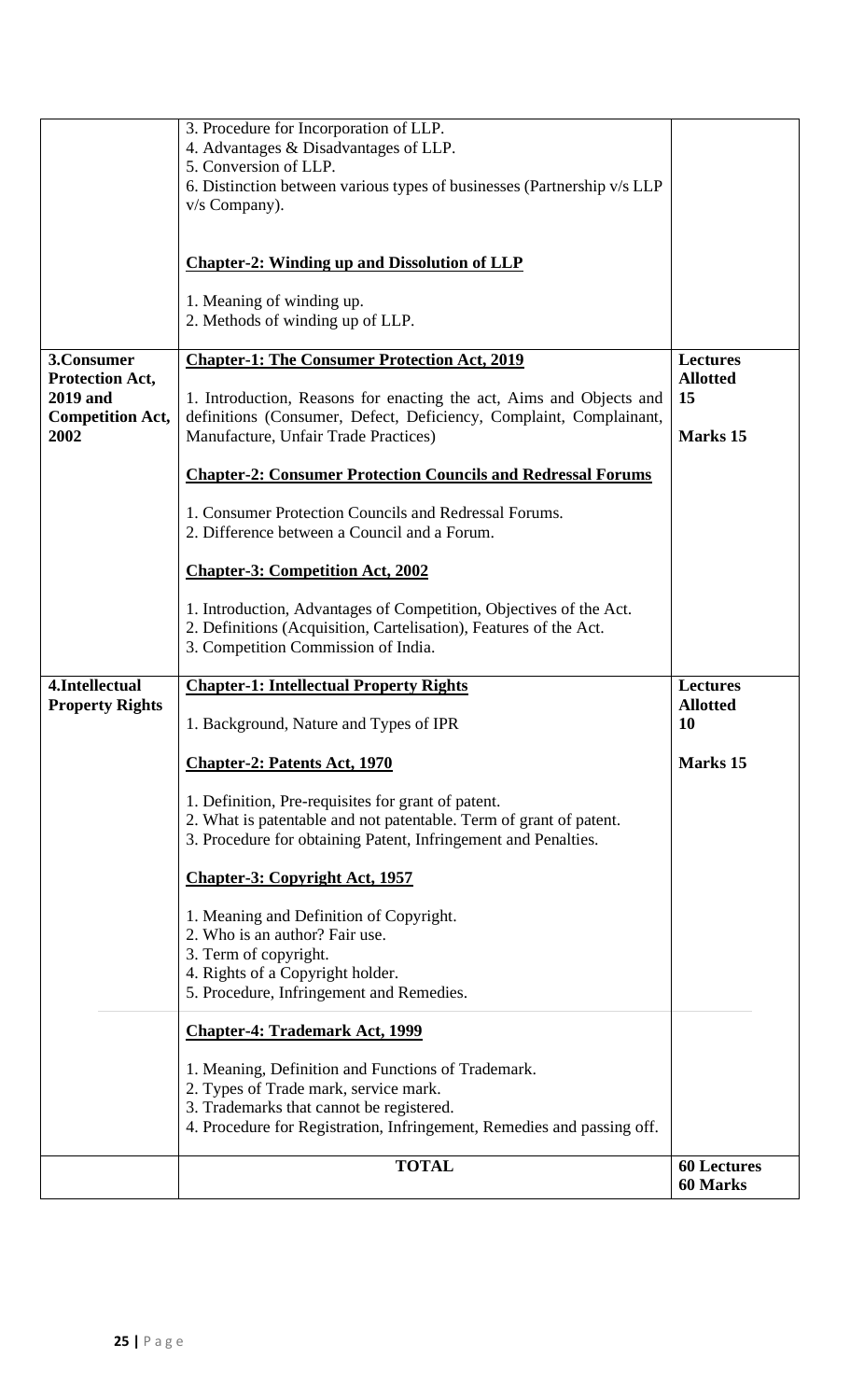|          |    | <b>Serial No</b>   Course code   Credits   Course Name |
|----------|----|--------------------------------------------------------|
|          |    |                                                        |
| BCOMS404 | 03 | $\vert$ Advertising – II                               |

# **LEARNING OBJECTIVES**

|                | To make students understand the technical aspects of advertising and media.                         |
|----------------|-----------------------------------------------------------------------------------------------------|
| 2.             | To encourage students to proceed with the planning, budgeting and implementation of ad<br>campaigns |
| $\mathbf{3}$ . | To develop creativity among students and enable them to create effective advertisements.            |

| <b>Revised Syllabus</b>                                                      | No. of lectures |
|------------------------------------------------------------------------------|-----------------|
| <b>Module -1</b>                                                             |                 |
| <b>Media in Advertising</b>                                                  | 12              |
| <b>Traditional Media</b>                                                     |                 |
| Print, Broadcasting, Out-Of-Home advertising and films - advantages and      |                 |
| limitations of all the above traditional media                               |                 |
| <b>New Age Media</b>                                                         |                 |
| Digital Media / Internet Advertising and Social Media Advertising,           |                 |
| significance & limitations.                                                  |                 |
| Media Research                                                               |                 |
| Concept, Importance, Tool for regulation - AB, TRP, & significance           |                 |
|                                                                              |                 |
| Module-2                                                                     | 11              |
| <b>Planning an Advertising Campaign</b>                                      |                 |
| <b>Planning Advertising Campaign</b>                                         |                 |
| <b>Advertising Campaign</b>                                                  |                 |
| Concept, Advertising Campaign Planning -Steps Determining advertising        |                 |
| objectives - DAGMAR model                                                    |                 |
| <b>Advertising Budgets</b>                                                   |                 |
| Factors determining advertising budgets, methods of setting advertising      |                 |
| budgets, Media Objectives - Reach, Frequency and GRPs                        |                 |
| <b>Media Planning</b>                                                        |                 |
| Concept, Process, Factors considered while selecting media, Media Scheduling |                 |
| Strategies                                                                   |                 |
|                                                                              |                 |

# **SYLLABUS**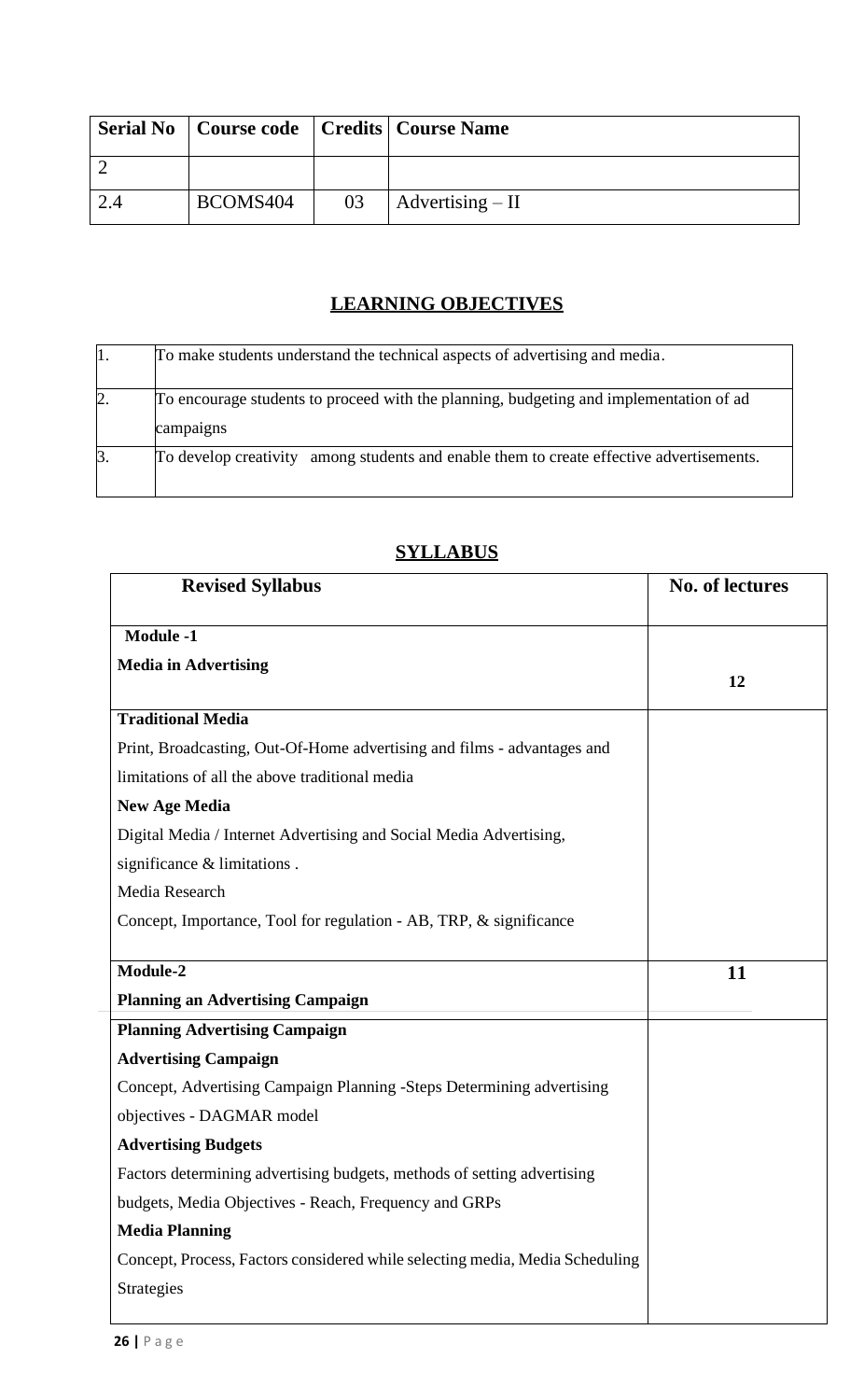| $Module - 3$                                                               |    |
|----------------------------------------------------------------------------|----|
| <b>Fundamentals of Creativity in Advertising</b>                           | 11 |
| <b>Creativity</b>                                                          |    |
| Concept and Importance, Creative Process, Concept of Creative Brief,       |    |
| Techniques of Visualization                                                |    |
| <b>Creative aspects</b>                                                    |    |
| Buying Motives - Types, Selling Points- Features, Appeals - Types, Concept |    |
| of Unique Selling Preposition (USP)                                        |    |
| <b>Creativity through Endorsements</b>                                     |    |
| Endorsers – Types, Celebrity Endorsements – Advantages and Limitations,    |    |
| High Involvement and Low Involvement Products                              |    |
| $Module - 4$                                                               | 11 |
| <b>Execution and Evaluation of Advertising</b>                             |    |
|                                                                            |    |
| <b>Preparing print ads</b>                                                 |    |
| Essentials of Copywriting, Copy - Elements, Types, Layout- Principles,     |    |
| Illustration - Importance                                                  |    |
| <b>Creating broadcast ads</b>                                              |    |
| Execution Styles, Jingles and Music – Importance, Concept of Storyboard    |    |
| <b>Evaluation</b>                                                          |    |
| Advertising copy, Pre-testing and Post-testing of Advertisements – Methods |    |
| and Objective.                                                             |    |
|                                                                            |    |

# **REFERENCE BOOKS**

- 1. Arens, W. Weigold , M. Arens, C. (2017). *Contemporary Advertising,* Hill Higher Education.
- 2. Batra, Myers and Aaker. (2002). *Advertising Management.* Pearson Education.
- 3. Belch, G. and Belch, M. (2015). *Advertising and Promotion: An Integrated Marketing Communications Perspective*. McGraw Hill Education.
- 4. Bullmore, J.J. Waterson, M.J. (1983). *The Advertising Association Handbook*. Holt Rinehart & Winston.
- 5. Clow, K.E. Baack, D.E. (2012). *Integrated Advertising, Promotion, and Marketing Communications.* Pearson Education Limited.
- 6. David, A. Biel, A. (2013). *Brand Equity & Advertising- Advertising's role in building strong brands*. Psychology Press.
- 7. Gupta, R. (2012). *Advertising Principles and Practice*. S. Chand Publishing.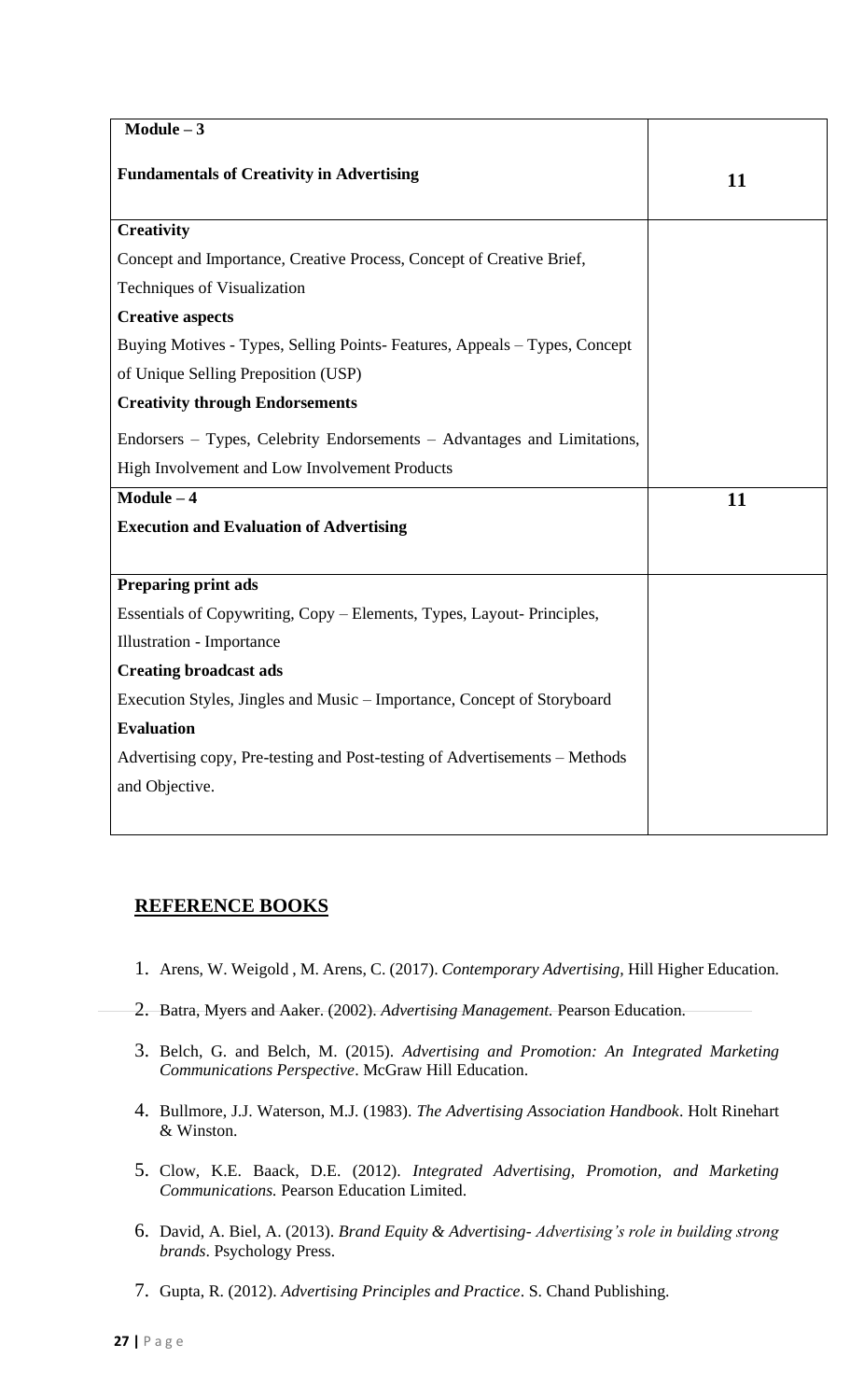- 8. Keller, K.L. (2013). *Strategic Brand Management*. Pearson Education Limited.
- 9. Kotler, P. Roberto, E. (1989). Social *Marketing, Strategies for Changing Public Behaviour*, The Free Press.
- 10.Lane, R and King, K. Singh, R. Sharma, S. (2006). *Advertising: Planning and Implementation*. Prentice Hall.
- 11.Moriarty, S. Mitchell, N.D. Wells, W.D. (2010). *Advertising*. Pearson.
- 12.Ogilvy, D. (2012). *Confessions of an Advertising*. Southbank Publishing.
- 13.Sengupta, S. (2005). *Brand Positioning – Strategies for Competitive Advantage*. Tata McGraw Hill Publication.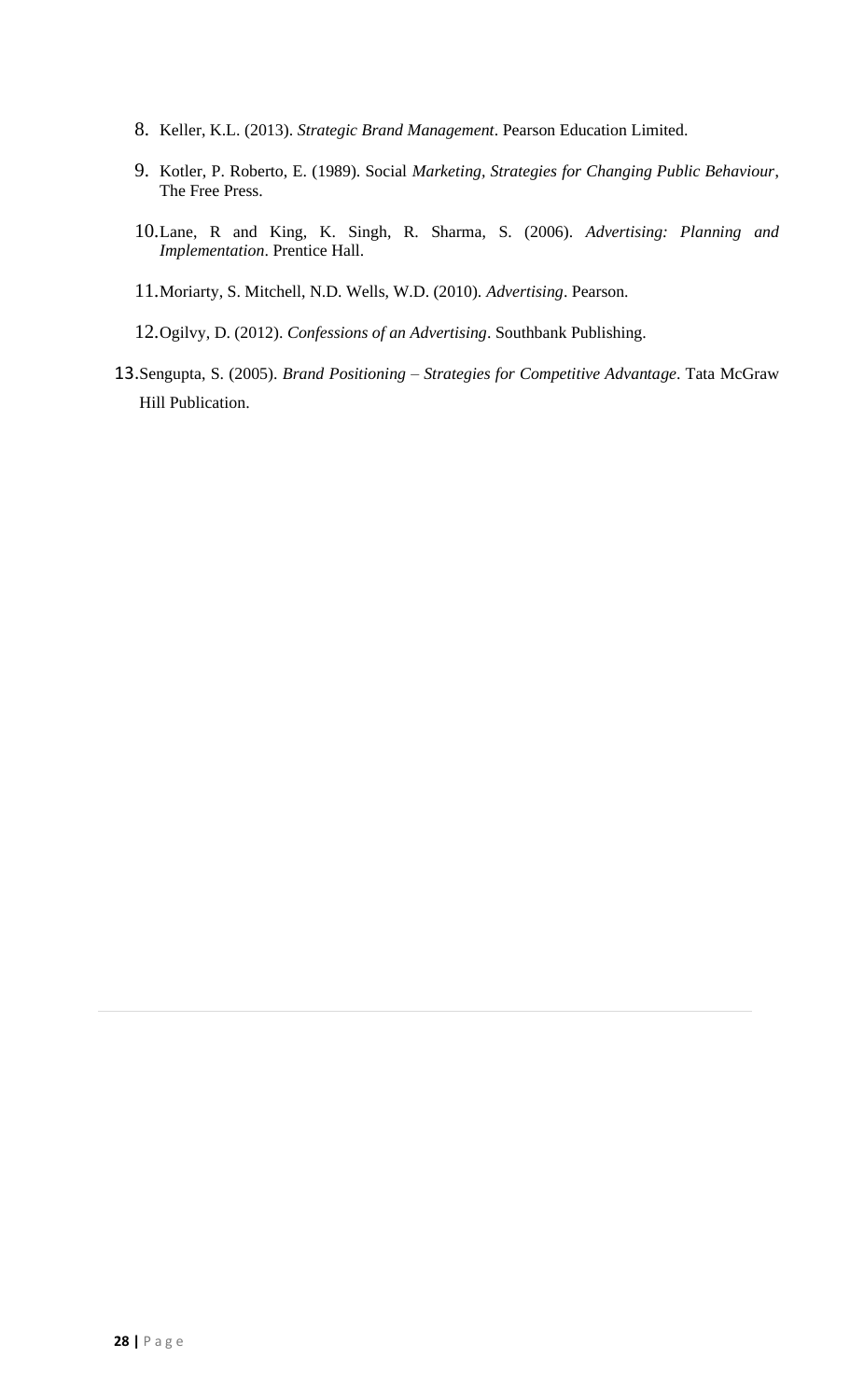|          |    | Serial No   Course code   Credits   Course Name |
|----------|----|-------------------------------------------------|
|          |    |                                                 |
| BCOMS405 | 03 | $\Gamma$ Commerce – IV                          |

## **Objectives: -**

1. To acquaint the learners with the basic concepts of Production Management, Inventory Management &Quality Management.

2. To provide basic knowledge about Indian Financial Systems.

3. To update the learners with the recent trends in Finance.

| <b>Particulars</b> | <b>Remarks</b>                    | <b>No of Lectures</b> |
|--------------------|-----------------------------------|-----------------------|
| Module I           | Production & Inventory Management | 11 lectures           |
| Module II          | <b>Quality Management</b>         | 10 Lectures           |
| Module III         | <b>Indian Financial System</b>    | 12 Lectures           |
| Module IV          | <b>Recent Trends In Finance</b>   | 12 Lectures           |
|                    | Total                             | 45 Lectures           |

# **Module 1 PRODUCTION & INVENTORY MANAGEMENT (11)**

• Production Management: Objectives, Scope Production Planning &Control: Steps, Importance Concept, Types - Continuous and Intermittent. Productivity: Concept, Factors Influencing Productivity, Measures for improving Productivity. • Inventory Management- Objectives, Inventory Control- Techniques. Scientific Inventory Control System - Importance

# **Module 2 QUALITY MANAGEMENT (10)**

Introduction to Quality: Dimensions of Quality, Cost of Quality: Types – Internal Failure Cost, External Failure Cost, Appraisal Cost, Prevention Cost, And Quality Circle: Features. • Quality Management Tools: TQM – Importance, Six Sigma – Process, ISO 9000 – Certification Procedure, Kaizen – Process • Service Quality Management: Importance, SERVQUAL Model Measures to improve service quality.

### **Module 3 INDIAN FINANCIAL SYSTEM (12)**

Indian Financial Market: Structure, Primary Market – Avenues of Finance for business Dematerialization: Process, Role of Depositories: NSDL and CDSL • SEBI: Functions of SEBI, Investors protection measures of SEBI. Stock Exchange – Functions, Speculators. Scams and Insider trading Credit Rating: Advantages, Introduction to Fintech Companies and their business models

### **Module 4 RECENT TRENDS IN FINANCE (12)**

Mutual Funds- Advantages and Limitations, Types, Factors responsible for growth of mutual funds – Systematic Investment Plan. • Commodity Market: Categories, Derivatives Market: Types, Participants, Types of Derivative Instruments. • Start-up Ventures –Concept, Sources of Funding, Micro Finance – Importance, Role of Self-Help Groups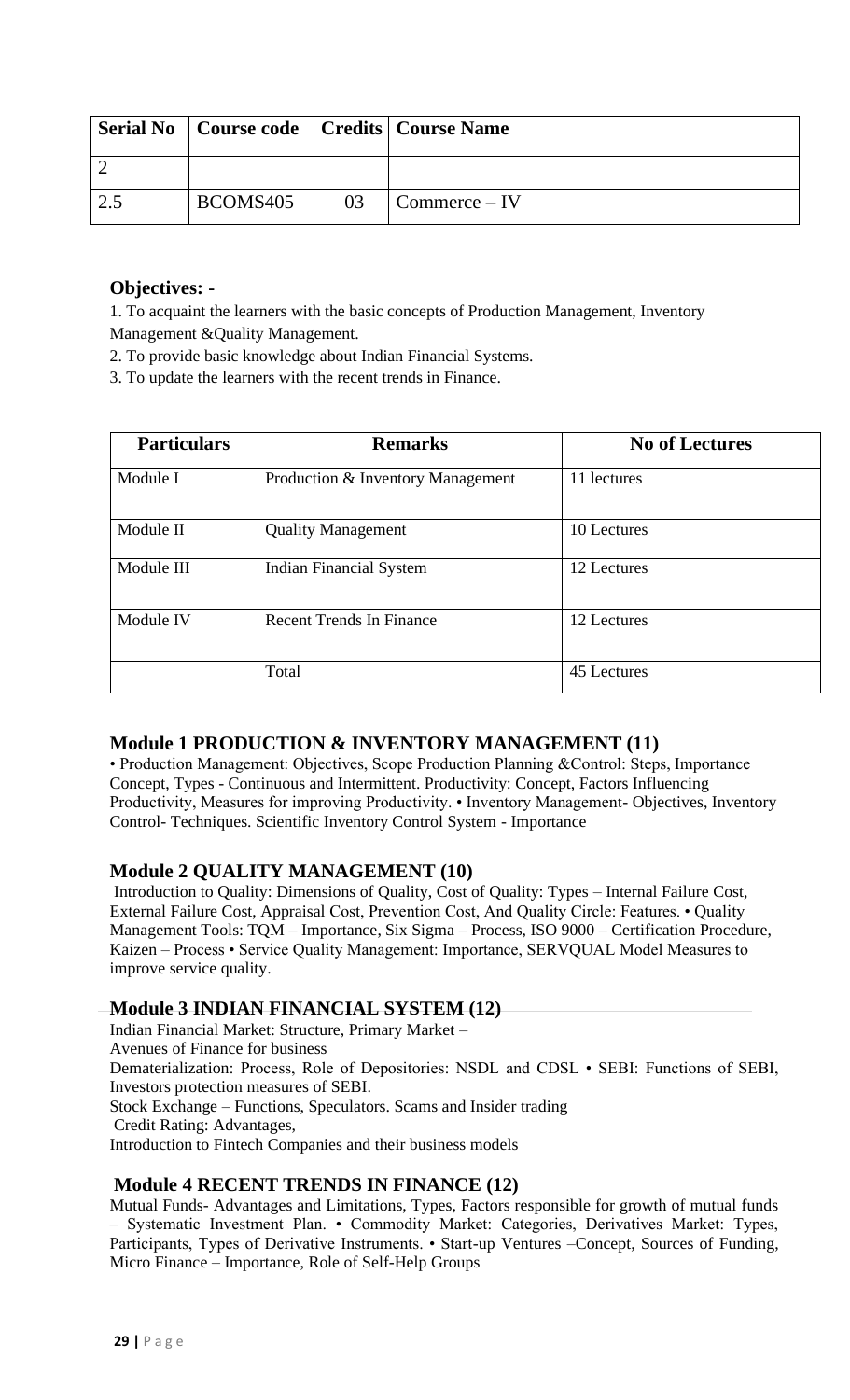- 1. Production and Operations Management ProfL.C.Jhamb, Event Publishing House.
- 2. Production & Operation Management (Text & Cases)
- 3. K.Ashwathappa&G.Sudeshana Reddy, Himalaya Publication.
- 4. Launching New Ventues: An EnterpreneurialApproach- KathleenR.Allen, Cengage Learning
- 5. Indian Financial System—BharathiPathiak, Pearson Publication
- 6. Financial Institutions and Markets: Structure Growth& Innovations L.M.Bhole, Jitendra Mahakad, Tata McGraw Hill.
- 7. Indian Financial System M.Y.Khan, Tata McGraw –Hill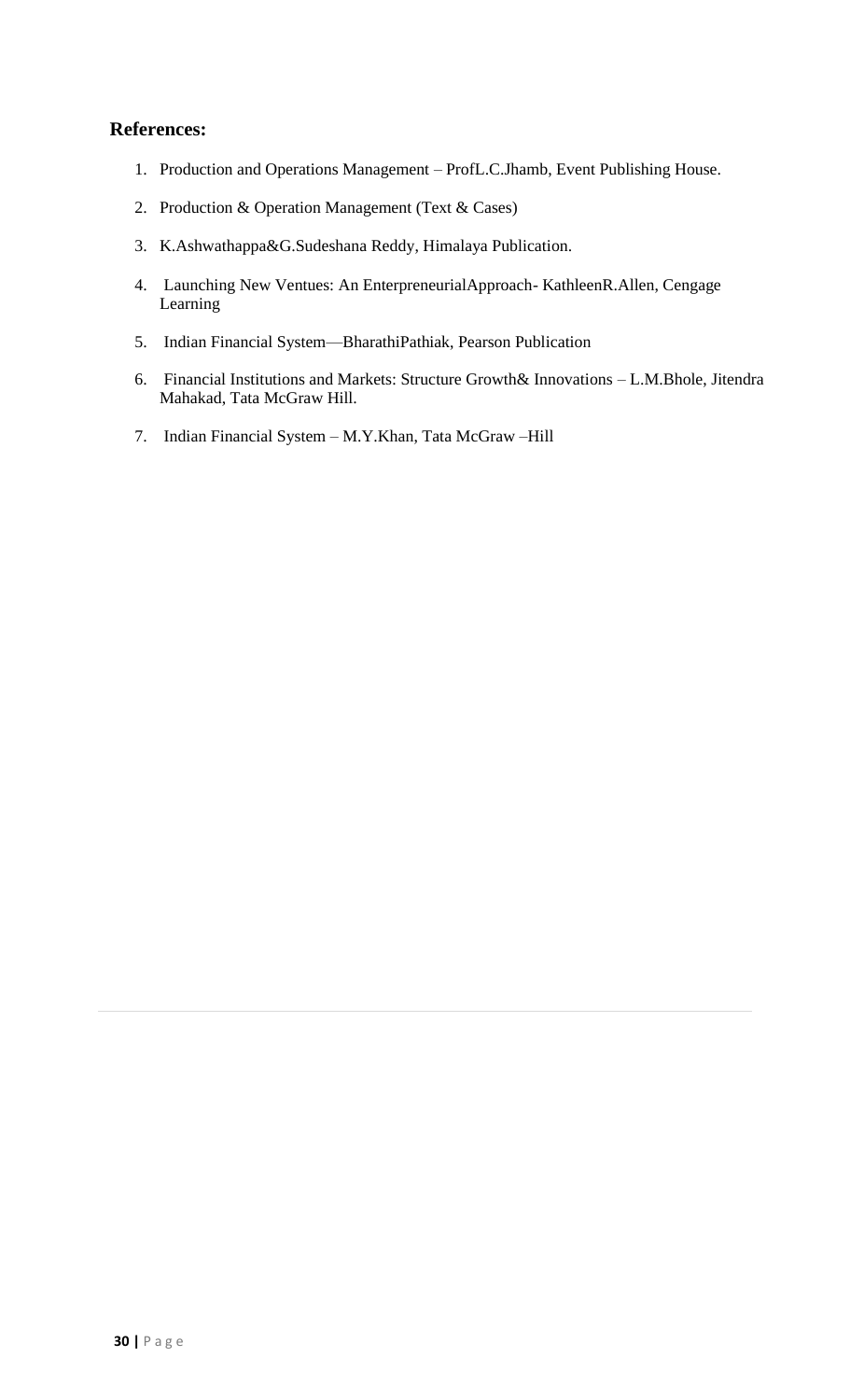|          |    | Serial No   Course code   Credits   Course Name |
|----------|----|-------------------------------------------------|
|          |    |                                                 |
| BCOMS406 | 03 | <b>Business Economics - IV</b>                  |

| <b>Module</b><br>No. | <b>Topics</b>                                                                                                                                                                                                                                                                                                                                                                                                                                                                                                                                                      | Number of<br>lectures |
|----------------------|--------------------------------------------------------------------------------------------------------------------------------------------------------------------------------------------------------------------------------------------------------------------------------------------------------------------------------------------------------------------------------------------------------------------------------------------------------------------------------------------------------------------------------------------------------------------|-----------------------|
| $\mathbf{1}$         | The Role Of Government In An Economy                                                                                                                                                                                                                                                                                                                                                                                                                                                                                                                               | 10                    |
|                      | Meaning and Scope of Public finance.<br>$\bullet$<br>Major fiscal functions: allocation function, distribution<br>function & stabilization function<br>Principle of Maximum Social Advantage: Dalton and<br>Musgrave Views - the Principle in Practice, Limitations.<br>Relation between Efficiency, Markets and Governments-The<br>concept of Public Goods and the role of Government                                                                                                                                                                             |                       |
| $\overline{2}$       | <b>Public Revenue</b>                                                                                                                                                                                                                                                                                                                                                                                                                                                                                                                                              | 15                    |
|                      | Sources of Public Revenue: tax and non-tax revenues<br>Objectives of taxation - Canons of taxation - Types of taxes:<br>direct and indirect - Tax Base and Rates of taxation:<br>proportional, progressive and regressive taxation<br>Shifting of tax burden: Impact and incidence of taxation -<br>Processes-factors influencing incidence of taxation<br>Economic Effects of taxation: on Income and Wealth,<br>Consumption, Savings, Investments and Production.<br>Redistributive and Anti – Inflationary nature of taxation and<br>their implications         |                       |
| 3                    | <b>Public Expenditure and Public Debt</b>                                                                                                                                                                                                                                                                                                                                                                                                                                                                                                                          | 10                    |
|                      | Public Expenditure: Canons - classification - economic effects<br>of public spending - on production, consumption, distribution,<br>employment and stabilization - Theories of Public<br>Expenditure: Wagner's Hypothesis and Wiseman Peacock<br>Hypothesis - Causes for Public Expenditure Growth.<br>Significance of Public Expenditure: Social security<br>contributions- Low Income Support and Social Insurance<br>Programmes.<br>Public Debt: Classification - Burden of Debt Finance: Internal<br>$\bullet$<br>and External-Public Debt and Fiscal Solvency |                       |
| $\overline{4}$       | <b>Fiscal Management and Financial Administration</b>                                                                                                                                                                                                                                                                                                                                                                                                                                                                                                              | 10                    |
|                      | Fiscal Policy: Meaning, Objectives, constituents<br>and<br>$\bullet$<br>Limitations.<br>Contra cyclical Fiscal Policy and Discretionary Fiscal Policy:<br>Principles of Sound and Functional Finance<br>Budget- Meaning objectives and types - Structure of Union<br>budget - Deficit concepts- Fiscal Responsibility and Budget<br>Management Act.<br>Intergovernmental Fiscal Relations: fiscal federalism and<br>fiscal decentralization - central-state financial relations - 15th<br><b>Finance Commission recommendations</b>                                |                       |
|                      | <b>Total Lectures</b>                                                                                                                                                                                                                                                                                                                                                                                                                                                                                                                                              | 45                    |
|                      |                                                                                                                                                                                                                                                                                                                                                                                                                                                                                                                                                                    |                       |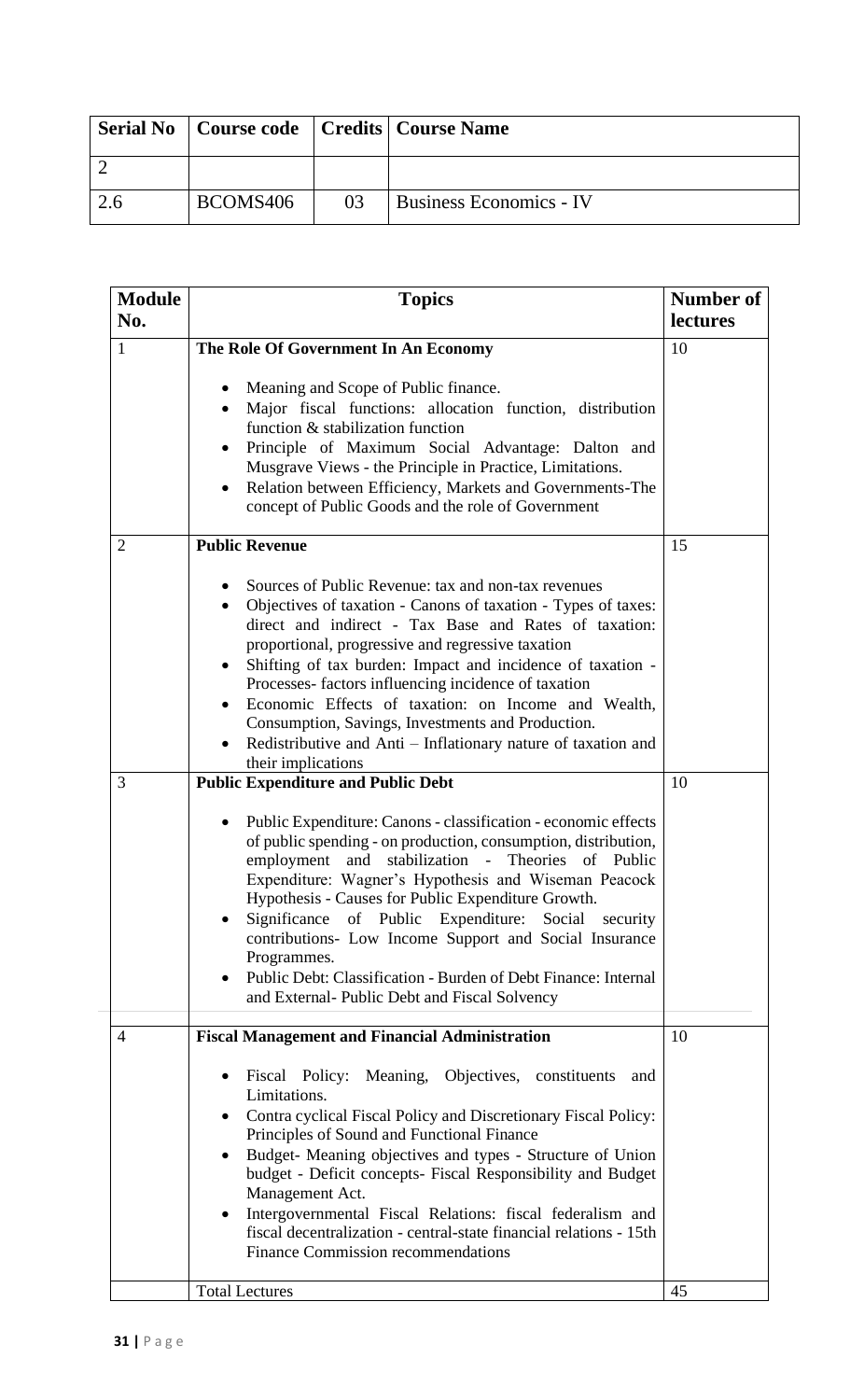- 1) Ahuja H.L. : Modern Economics, 19th edition, 2015, S.Chand &co Pvt Ltd, New Delhi
- 2) Bhatia H.L.: Public Finance. Vikas Publishing House Pvt. Ltd.
- 3) David N. Hyman : Public Finance A Contemporary Application of theory of policy, Krishna Offset, Delhi
- 4) Hoiughton E.W.(1998) : Public Finance, Penguin, Baltimore
- 5) Hajela T.N: Public Finance Ane Books Pvt.Ltd
- 6) Jha, R (1998) : Modern Public Economics, Route Ledge, London
- 7) Musgrave, R.A and P.B. Musgrave (1976) : Public Finance in Theory and Practice, Tata McGraw Hill, Kogakusha, Tokyo
- 8) Mithani, D.M (1998) : Modern Public Finance, Himalaya Publishing House, Mumbai
- 9) Singh.S.K. (2014): Public finance in Theory and Practice, S.Chand &co Pvt Ltd, New Delhi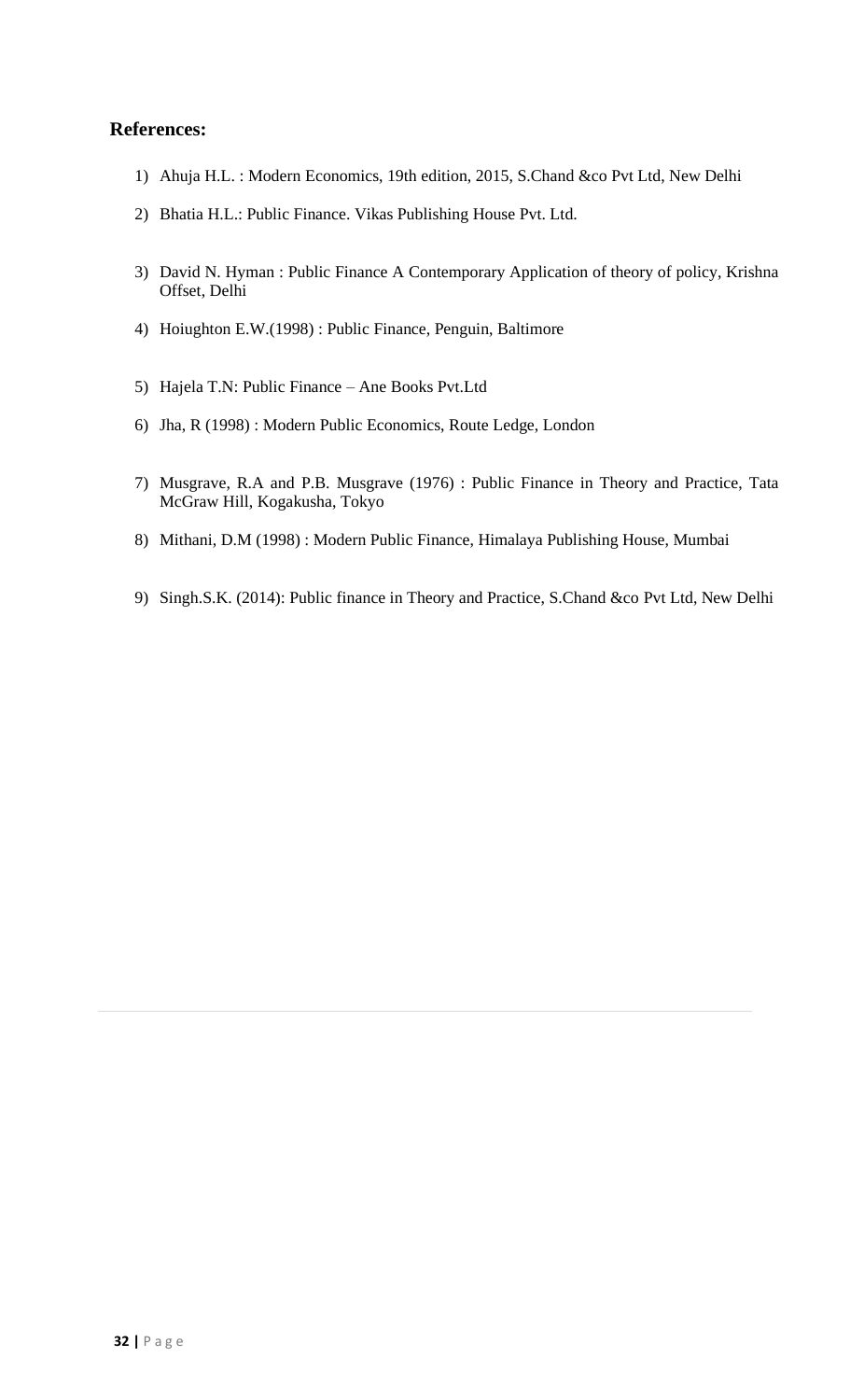| <b>Serial No</b> | Course code   Credits   Course Name |                             |
|------------------|-------------------------------------|-----------------------------|
|                  |                                     |                             |
|                  | BCOMS407                            | <b>Foundation Course IV</b> |

|   | <b>Course Objectives: Foundation Course IV</b>                                                             |
|---|------------------------------------------------------------------------------------------------------------|
|   | Develop a basic understanding about the various constitutional provisions to<br>empower citizens of India. |
|   | Sensitize to issues related to Ecology and Sustainability.                                                 |
|   | Appreciate the importance of various technologies and their use in everyday life.                          |
| 4 | Gain an overview of significant skills required to address competition in career<br>choices.               |

| <b>Module</b><br>No. | <b>Modules</b>                                                                                                                                                                                                                                                                                                                                                                                                                                                                                                                                                               | <b>Number</b><br><b>of</b><br>lectures |
|----------------------|------------------------------------------------------------------------------------------------------------------------------------------------------------------------------------------------------------------------------------------------------------------------------------------------------------------------------------------------------------------------------------------------------------------------------------------------------------------------------------------------------------------------------------------------------------------------------|----------------------------------------|
| $\mathbf{1}$         | <b>Significant, contemporary Rights of Citizens</b><br>A. Right to Education-National Education Policy<br>2020 (3 lectures)<br>B. Right to Information- Genesis and relation with<br>transparency and accountability; important<br>provisions of the Right to Information Act,<br>2005; Filing an application under the RTI Act<br>(4 Lectures)<br>C. Protection of Citizens'/Public Interest-Public<br>Interest Litigation, need and procedure to file a<br>PIL; some landmark cases. (3 Lectures)<br>D. Citizens' Charters, Public Service Guarantee<br>Acts. (3 Lectures) | 13                                     |
| $\overline{2}$       | <b>Approaches to understanding Ecology</b>                                                                                                                                                                                                                                                                                                                                                                                                                                                                                                                                   | 11                                     |
|                      | A. Understanding approaches to ecology-<br>Anthropocentrism, Biocentrism and Eco<br>centrism, Ecofeminism and Deep Ecology. (3<br>Lectures)<br>B. Environmental Principles-1: the equity<br>principle; the participation principle. (2)<br>Lectures)<br>C. Environmental Principles-2: the sustainability<br>principle; the polluter pays principle; the<br>precautionary principle. (4 Lectures)<br>D. Carbon space and Carbon Sequestration (2)<br>lectures)                                                                                                               |                                        |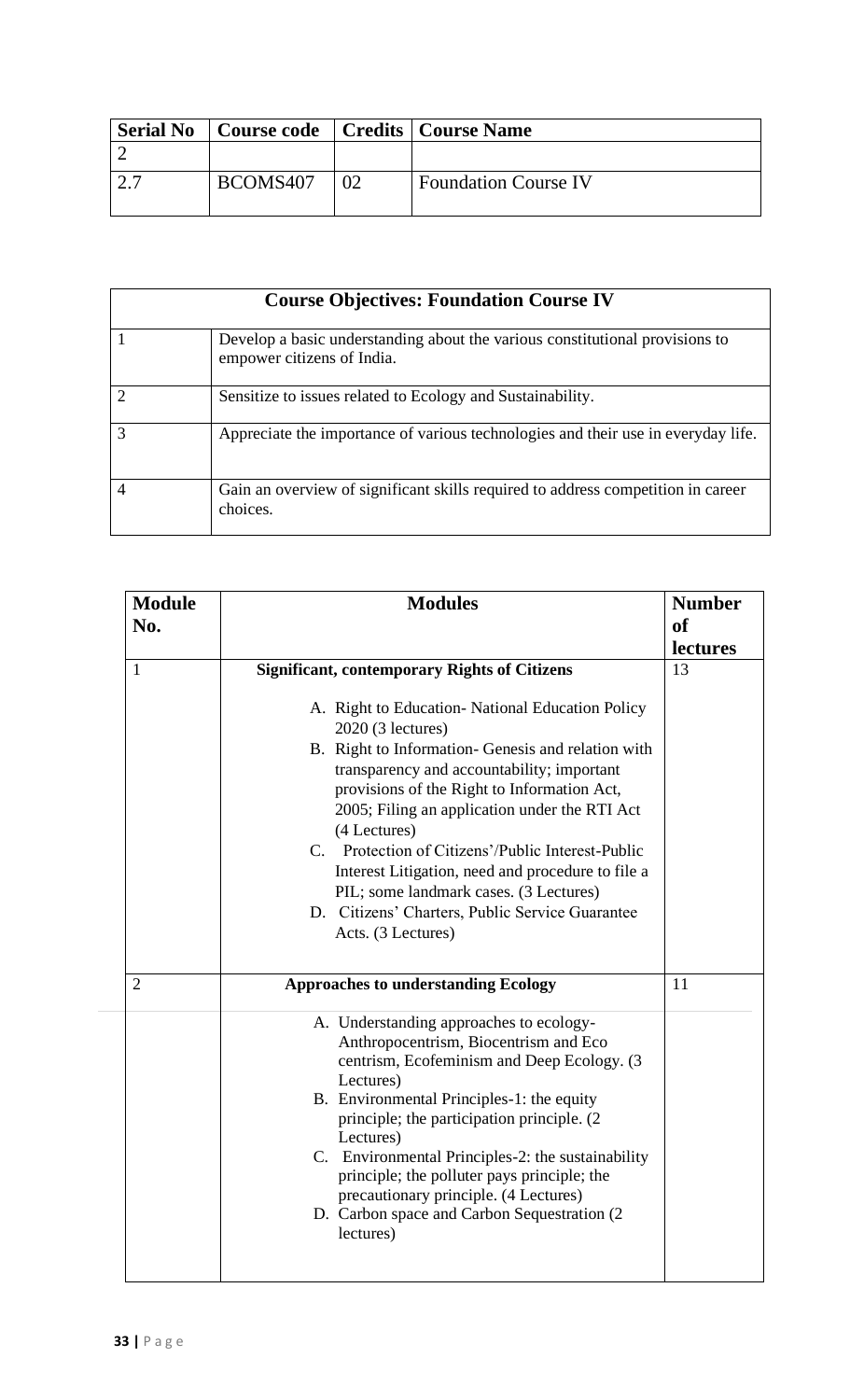| 3              | <b>Science and Technology II</b>                                                                                                                                                                                                                                                                                                                                                                                                                                                                                                                                                                                                                                                                                                                                                                                                                                                                                                           | 10 |
|----------------|--------------------------------------------------------------------------------------------------------------------------------------------------------------------------------------------------------------------------------------------------------------------------------------------------------------------------------------------------------------------------------------------------------------------------------------------------------------------------------------------------------------------------------------------------------------------------------------------------------------------------------------------------------------------------------------------------------------------------------------------------------------------------------------------------------------------------------------------------------------------------------------------------------------------------------------------|----|
|                | Part A: Some Significant Modern Technologies,<br>Features and Applications: (5 Lectures)<br>i. Laser Technology- Light Amplification by<br>Stimulated Emission of Radiation; use of laser in<br>remote sensing, GIS/GPS mapping and medical<br>use.<br>ii. Satellite Technology- various uses in satellite<br>navigation systems, GPS and imprecise climate and<br>weather analyses.<br>iii. Information and Communication Technology-<br>convergence of various technologies like satellite,<br>computer and digital in the information revolution<br>of today's society.<br>iv. Biotechnology and Genetic engineering-applied<br>biology and uses in medicine, pharmaceuticals and<br>agriculture; genetically modified plant, animal and<br>human life.<br>Part B: Case studies of business models of science and<br>technology industries. (2 Lectures)<br>Part C: Issues of Control, Access and Misuse of<br>Technology. (3 Lectures) |    |
| $\overline{4}$ | <b>Introduction to Competitive Examinations</b>                                                                                                                                                                                                                                                                                                                                                                                                                                                                                                                                                                                                                                                                                                                                                                                                                                                                                            | 11 |
|                | A. Basic information on Competitive Examinations- the<br>pattern, eligibility criteria and local centres: (4 Lectures)<br>Examinations conducted for entry into<br>i.<br>professional courses - Graduate Record<br>Examinations (GRE), Graduate<br>Management Admission Test GMAT),<br>Common Admission Test (CAT) and<br>Scholastic Aptitude Test (SAT).<br>ii.<br>Examinations conducted for entry into jobs<br>by Union Public Service Commission, Staff<br>Selection Commission (SSC), State Public<br>Service Commissions, Banking and<br>Insurance sectors, and the National and<br>State Eligibility Tests (NET / SET) for entry<br>into teaching profession.<br>B. Skills required for competitive examinations - (7 Lectures)<br>i. Information on areas tested: Quantitative Ability, Data<br>Interpretation, Verbal Ability and Logical Reasoning, Creativity                                                                   |    |
|                | and Lateral Thinking<br>Practice sessions on the areas tested.<br>Time Management: Effective Strategies for Time<br>ii.<br>Management                                                                                                                                                                                                                                                                                                                                                                                                                                                                                                                                                                                                                                                                                                                                                                                                      |    |
|                | <b>Total Lectures</b>                                                                                                                                                                                                                                                                                                                                                                                                                                                                                                                                                                                                                                                                                                                                                                                                                                                                                                                      | 45 |